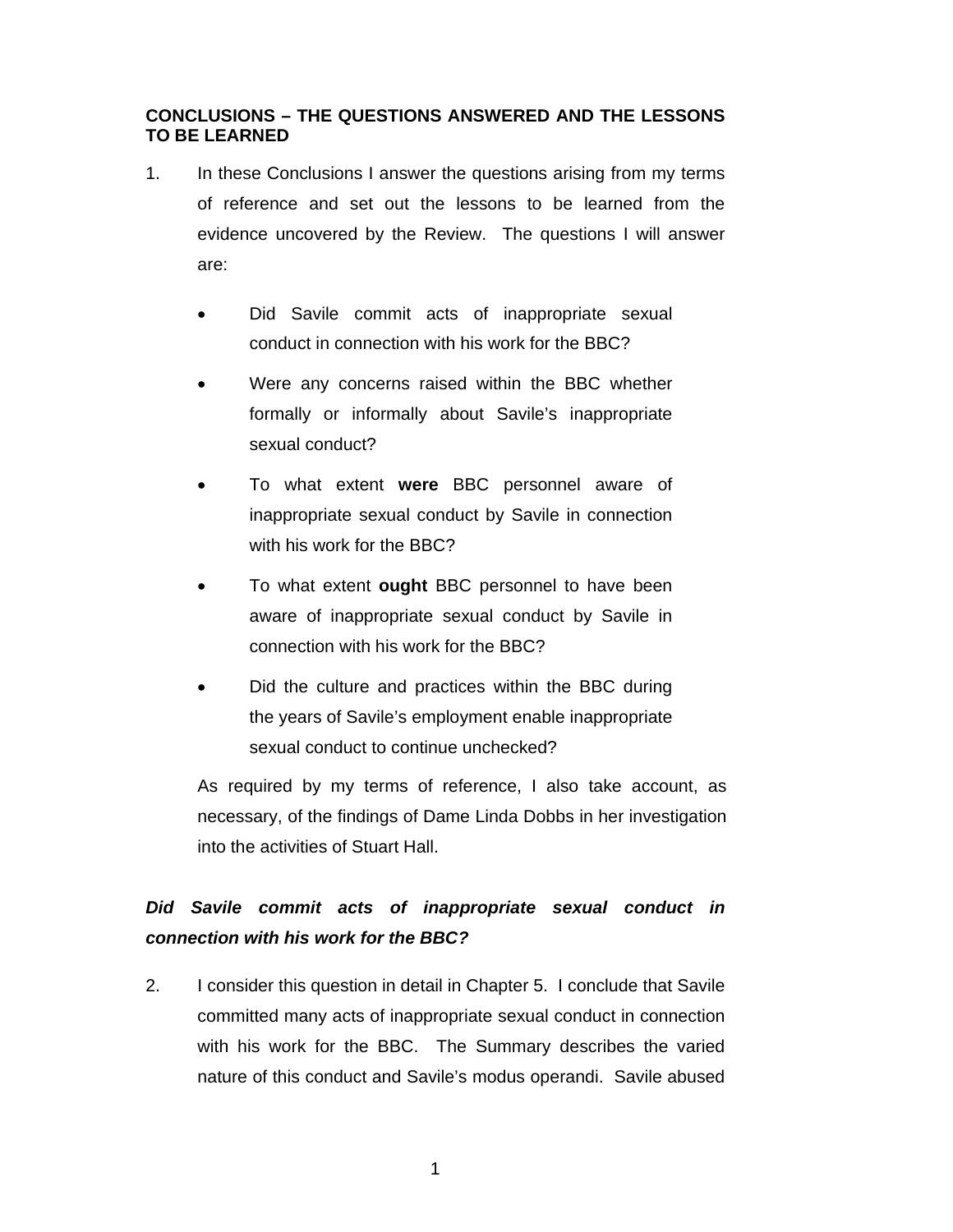boys, girls and women, usually young women. His preferred target seems to have been teenage girls.

3. Most, but not all, of the more serious incidents of rape and attempted rape and some of the more serious sexual assaults I have described took place on Savile's own premises and not at the BBC. They were, however, connected with Savile's work for the BBC. Usually, Savile either met the victim at the BBC or else he groomed the victim by offering the opportunity to attend the BBC before taking the victim elsewhere, often to his home or campervan. In addition to these incidents which occurred on his own premises, Savile would gratify himself sexually on BBC premises whenever the opportunity arose and I heard of incidents which took place in virtually every one of the BBC's premises at which he worked. These included the BBC Theatre at Shepherd's Bush (in connection with *Jim'll Fix It* and *Clunk Click*), Television Centre (in particular in connection with *Top of the Pops*), Broadcasting House or Egton House (where he worked in connection with BBC Radio 1), Lime Grove Studios and various provincial studios, including Leeds, Manchester and Glasgow.

## *Were any concerns raised within the BBC whether formally or informally about Savile's inappropriate sexual conduct?*

- 4. The short answer to this question is that some complaints were made and some concerns raised, although not many considering how many incidents of abuse occurred. I need to consider who made them and to whom.
- 5. My first conclusion is that no complaints were made about Savile to the BBC's Duty Office. A complaint to the Duty Office was the standard procedure for a complaint from outside the BBC. Such complaints would have been recorded in a log. However, there were eight occasions on which complaints about Savile's sexual conduct were made in other ways. Five of those were made by or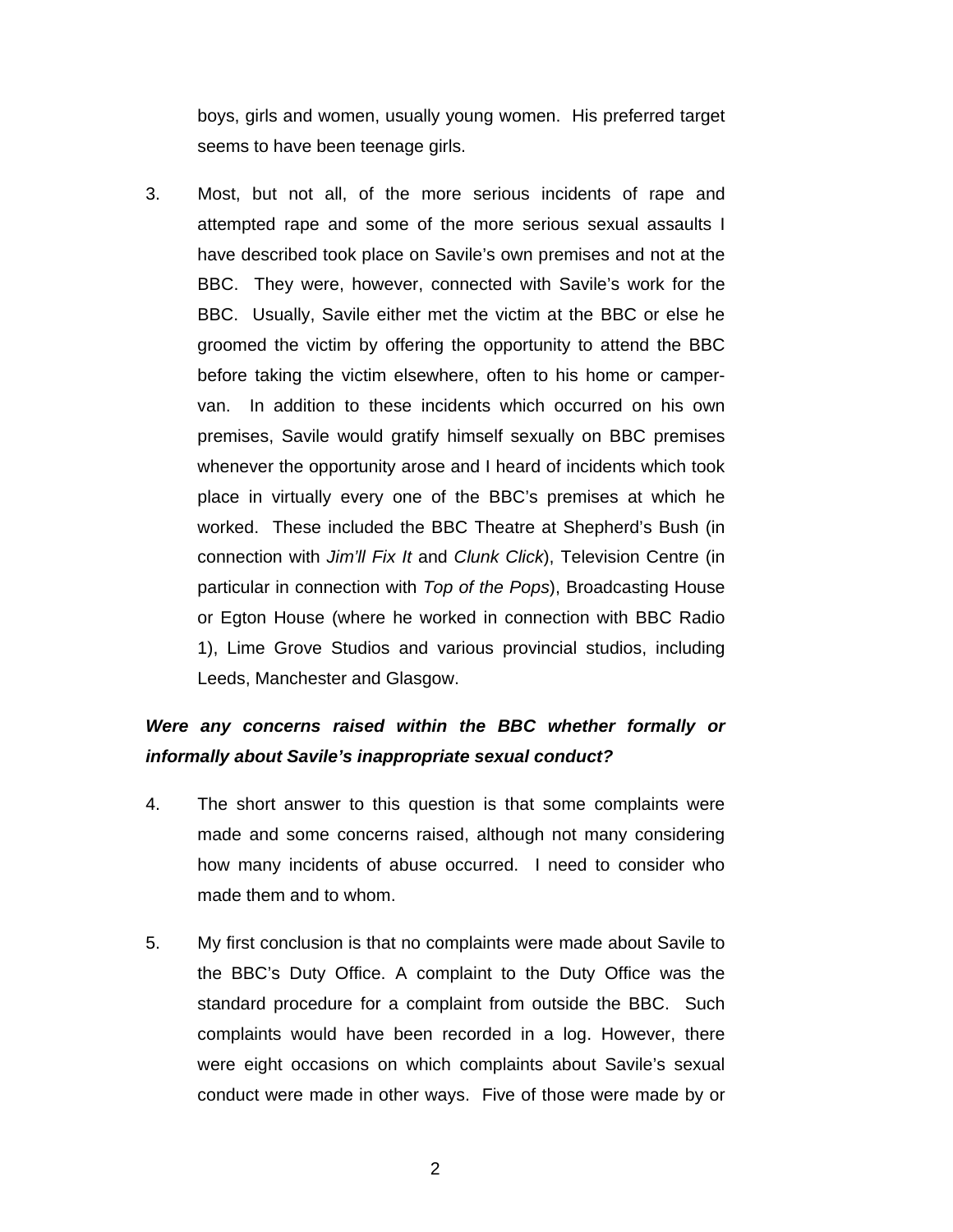on behalf of members of BBC staff; the remaining three were made by people outside the BBC.

- 6. Chronologically, the first complaint was made by C2, a telephone operator in Manchester, in the late 1960s (see paragraphs 5.56 and 5.349 of my Report). She asked Savile for his autograph; he said *"give me a kiss"* and pointed to his cheek but he kissed her full on the lips. C2 told her supervisor what had happened although she did not expect her supervisor to do anything about it. Given what had happened and the way in which the report was made, I do not criticise the supervisor for taking no action.
- 7. The second complaint was made by C13 (see paragraphs 5.61 and 5.350 of my Report). In 1969, Savile sexually assaulted C13 by grabbing her breasts with both hands; he was then rude to her. She told her immediate managers (who were both men and women). The reaction of one of her managers was to show no surprise and to suggest that it would have been more surprising if Savile had not tried to touch her. That was an inappropriate reaction but one which is not surprising given the culture of the times.
- 8. The third complaint was made by A6, a sound engineer who, at some time in the mid-1970s was responsible for a young trainee (see paragraphs 5.169 and 5.351 of my Report). One day, the trainee went into Savile's dressing room to fit his microphone. On his return, the trainee was upset, saying to A6 that he was *"never going in there again"*. The trainee was reluctant to speak about the incident but A6 gathered that Savile had asked the trainee to fit the microphone whilst they were both on a bed and had appeared to want to fondle the trainee. A6 made a report to the sound supervisor and then to the sound manager (the next level up the management line). A6 heard nothing more and the reports seemed to have fizzled out. The reason for this is unclear. The evidence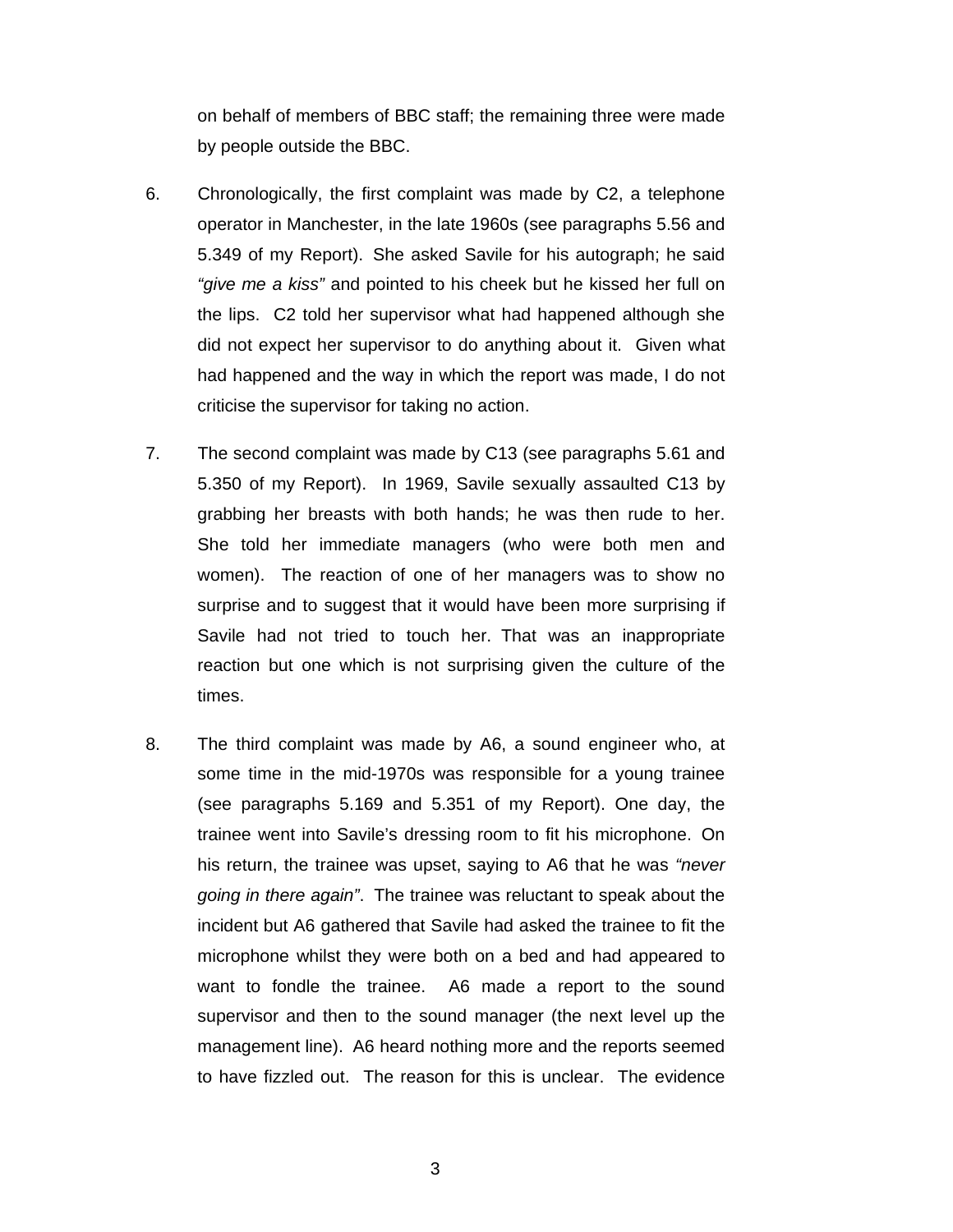suggests that, if the trainee was approached, he would probably have refused to speak about the incident.

- 9. The fourth complaint was made in the mid-1980s by B13, a studio manager (see paragraphs 5.231 and 5.352 of my Report). Savile came into the studio to record a programme and immediately asked B13 whether she was *"the woman that I saw last night with the snake between her legs"*. She reported the incident to her manager and a colleague of hers reported the incident to his line manager and to a woman in the personnel department. It appears that the complaint was listened to but no action was taken. I do not find that surprising as I think that conduct such as this was not generally regarded as seriously in the mid-1980s as it is today.
- 10. The fifth complaint was made by C51 (see paragraphs 5.254-5.255 and 5.353 of my Report) who worked as a junior employee at Television Centre. She was sexually assaulted by Savile in late 1988/early 1989. He put his hand inside her skirt up her leg. Savile left when C51's supervisor (who was also a relatively junior employee) returned to the table with cups of coffee. C51 told her supervisor what had happened but was told to *"keep your mouth shut, he is a VIP"*. The supervisor did not appear to be shocked by what Savile had done but simply told C51 to keep quiet, which she did.
- 11. Pausing there, in none of those five incidents did the complaint result in any formal investigation. Nowadays, one would expect that each of those reported incidents would be treated with a proper degree of concern. It appears to me that the culture of the times both within and without the BBC was such that incidents of this kind were not treated seriously and, as a result, I am not surprised that none of these reports resulted in a full investigation.
- 12. There were three occasions when a complaint was made about Savile by a person from outside the BBC. On the first of these, C16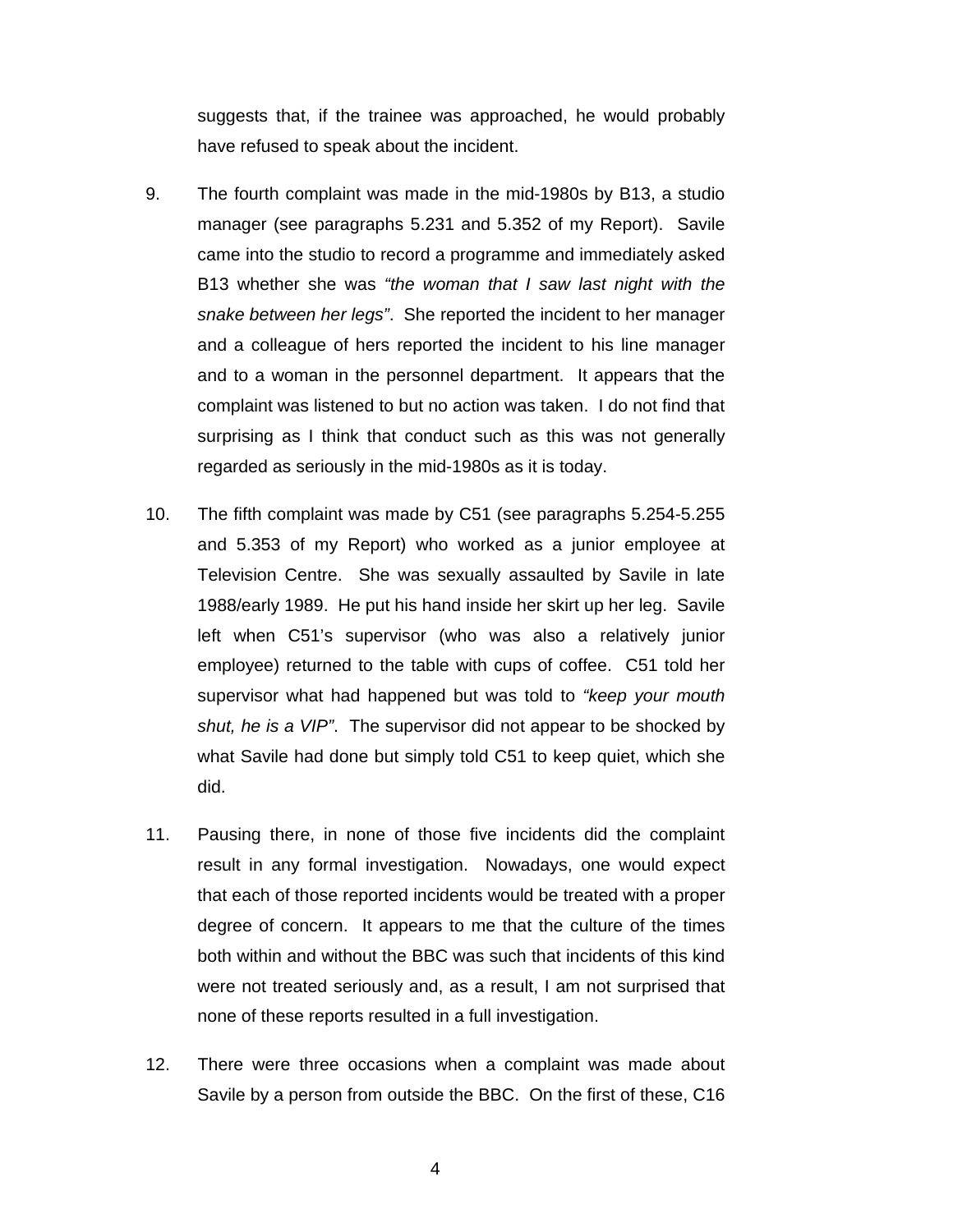was assaulted by Savile at the age of 16 in September 1969. She went to *Top of the Pops* with a group of school friends (see paragraphs 5.62-5.65 and 5.355 of my Report). She wore hot pants and a long coat and was asked by a man with a clipboard to go onto a podium with Savile during the recording. C16 found herself very close to Savile. Suddenly, she felt his hand behind her waist, underneath the long coat. He unzipped the back of her hot pants and put his hand down inside her knickers underneath her bottom. She panicked and ran to the man with the clipboard, crying, and telling him what had happened. Another man came over to see what was going on. She was told that she must have been mistaken and, despite her protests and showing that her zip was undone, a security officer was summoned and told to escort her off the premises. She was taken out and left on the street. I have not been able to identify the floor staff involved. This was a very serious assault on a young innocent girl; it was not dealt with properly. The BBC employee who received the complaint should have reported it to his manager or to the producer of the programme. It appears to me that the BBC floor staff at that time probably regarded this kind of conduct by Savile as harmless good fun and regarded a girl who complained about it as a nuisance. I can see that it might be said that C16 could have followed this up with a formal complaint to the Duty Office, but I do not criticise her in any way because she did not.

13. The second complaint by a person from outside the BBC was made on 24 November 1976 when B8 attended *Top of the Pops* (see paragraphs 5.183-5.185 and 5.356 of my Report). She was asked to sit on some staging on a podium. Savile appeared beside her and started talking to the camera. She felt Savile's hand going underneath her bottom. She was shocked and leapt in the air and, as she came down, his hand was underneath her, *"fiddling"* with her. She was able to move away and went to speak to a BBC employee (a man with earphones). She told him what had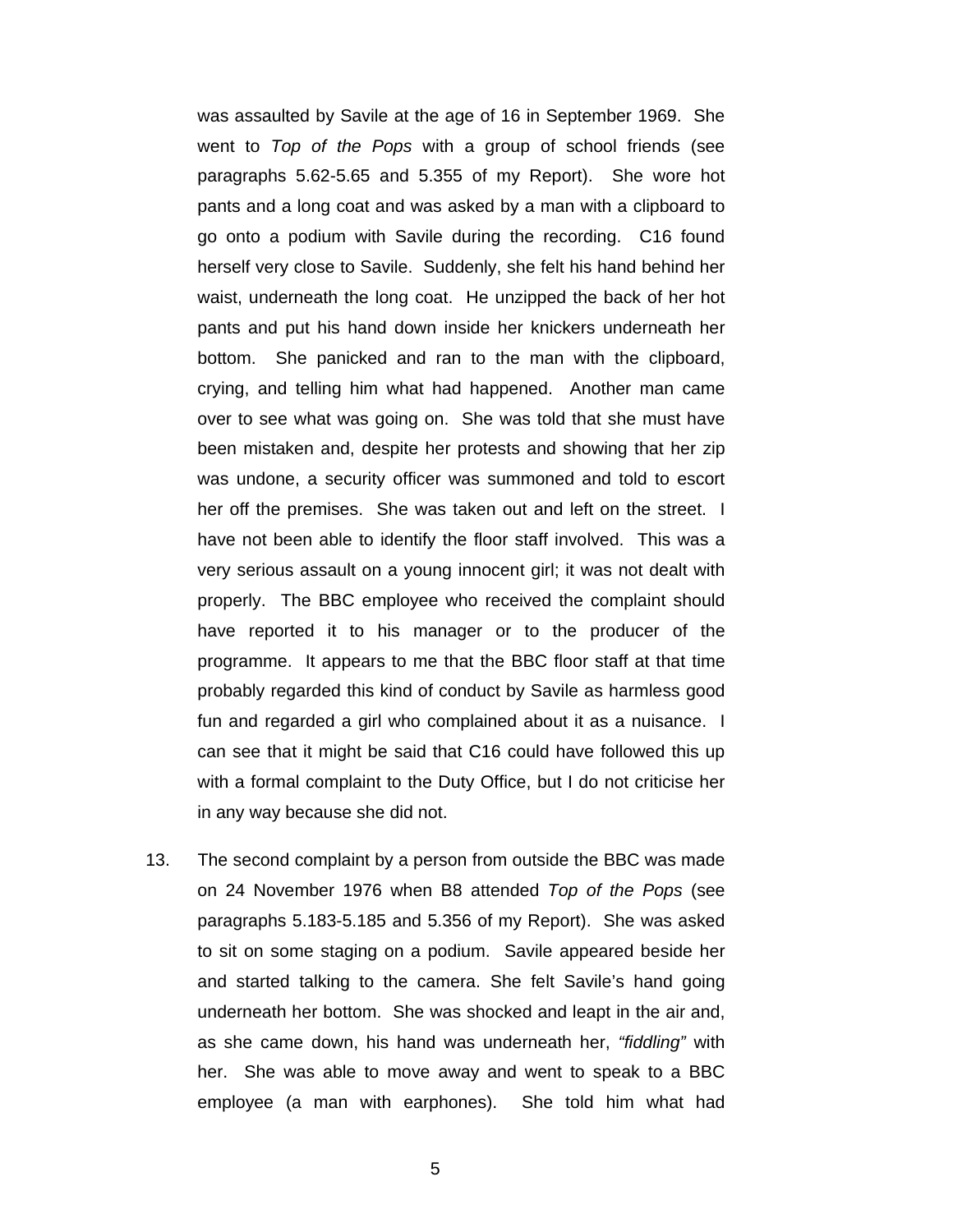happened. He told her not to worry; it was *"just Jimmy Savile mucking about"*. When she remonstrated, he told her to move out of the way as they were trying to move the camera. He should have reported the complaint to his manager or to the producer of the programme and recorded it in a log. It appears that he did neither and that the complaint was completely ignored. The attitude of the member of BBC staff involved suggests that he saw what Savile was doing as harmless fun and B8 as a nuisance. However, in addition, there can be little doubt, from his reaction, that the BBC employee with the earphones was prepared to believe that Savile had done what B8 had complained about.

- 14. The third complainant from outside the BBC is C33 (see paragraphs 5.221-5.227 and 5.357 of my Report). C33 was working as a waitress. At the time, she was 19. Ted Beston, Savile's Radio 1 producer, was a regular customer where C33 worked and got to know her quite well. In late 1978 or early 1979, he asked C33 if she would like to meet Savile and invited her to an event which involved a drinks party which took place in a portable corporate hospitality cabin, at which other BBC personnel were present. C33 was shown into a curtained-off area in order to meet Savile. He was on a low sofa. He lunged at her and kissed her forcibly, grabbing at her breasts and putting his hands down inside her top. He took hold of her hand and put it inside his tracksuit bottoms. His penis was erect. She ran out of the curtained area and went to Mr Beston and told him what had happened. He treated her as if she was being silly and told her that she should go back in. She left the event. She saw Mr Beston after this incident, but did not feel able to refer to what had happened. She made no further complaint to anyone else at the BBC.
- 15. There were two further occasions when reports about Savile's conduct were made by a person external to the BBC. I do not consider these to be complaints, rather expressions of concern. In

6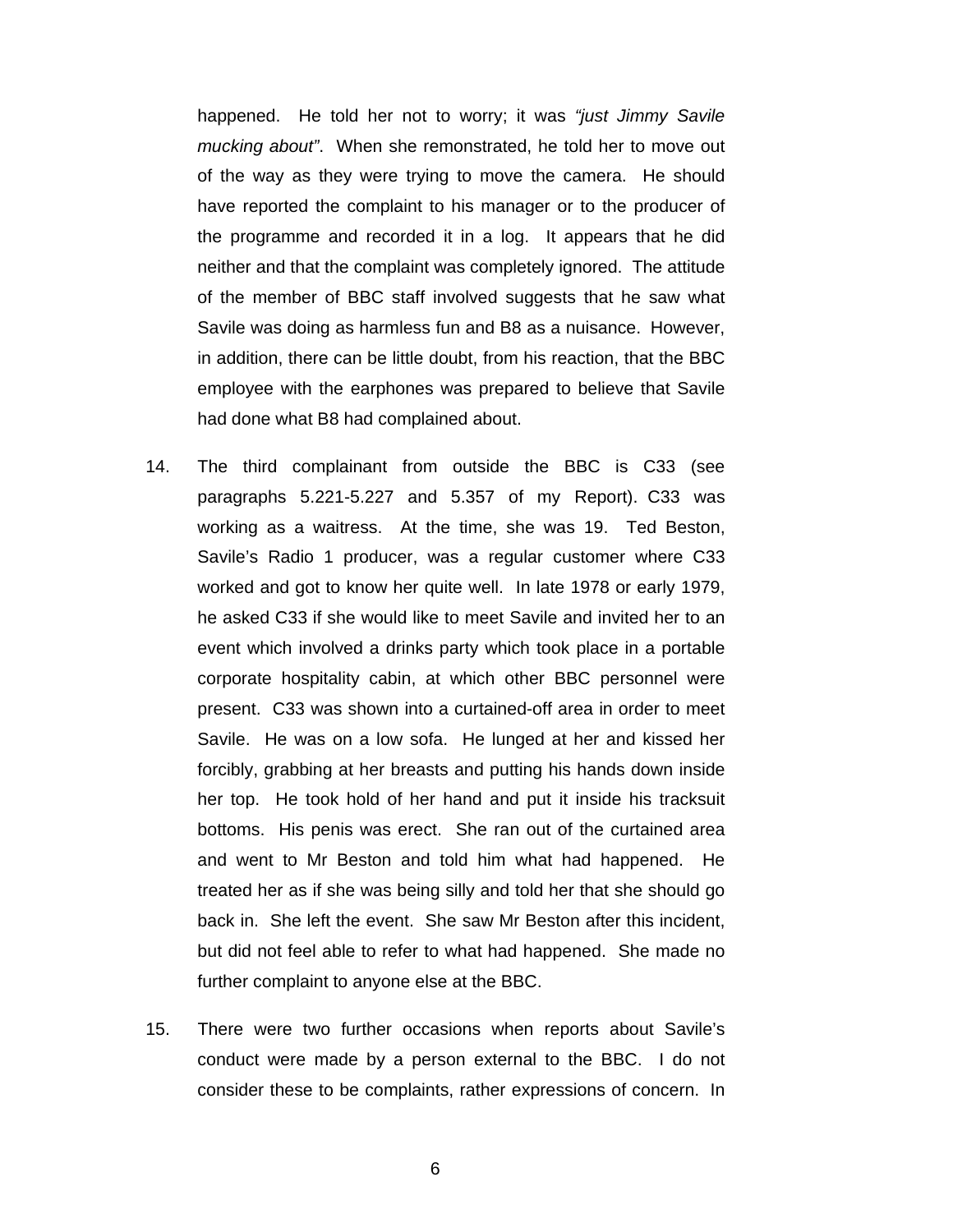the mid-1970s, Ian Hampton made two reports about Savile's behaviour. He was a musician who played bass guitar for a group called *Sparks* and appeared on *Top of the Pops* about 15 times. Mr Hampton had heard rumours in the music industry that Savile had sex with underage teenage girls. On two separate occasions, Mr Hampton saw Savile leave the *Top of the Pops* studio with a young girl. On the first occasion when he saw this, he told that night's presenter (who was not Savile) what he had seen. The presenter's response was to tell him not to be silly. We have spoken to the presenter concerned. He has no recollection of the conversation but our impression is that, at the time, the freelance presenter (whom I shall not name) genuinely thought the suggestion that Savile was taking advantage of a young girl was preposterous.

- 16. On the second occasion, Savile himself was presenting *Top of the Pops*. Mr Hampton saw him leave the studio with a young teenage girl. Savile returned not long afterwards but Mr Hampton did not see the girl again. Mr Hampton was unaware of any reaction from the BBC staff to Savile's disappearance. However, Mr Hampton told us that the members of his band all noticed what had happened. On the second occasion, Mr Hampton spoke to Robin Nash, a producer, asking him what Savile was up to. When Mr Nash asked him what he meant and he explained what he had seen, Mr Nash told him not to be ridiculous. We have been unable to speak to Mr Nash, who died some time ago.
- 17. My view of both these reports is that they did not entail clearly inappropriate conduct by Savile. They were reports of unusual behaviour which might or might not have had a perfectly innocent explanation. If a person had heard rumours about Savile's sexual interest in young girls (as Mr Hampton had), a report such as this would ring alarm bells; but if the recipient of the report had no prior reason to suspect Savile of sexual misconduct, the report would seem meaningless. As the presenter concerned thought the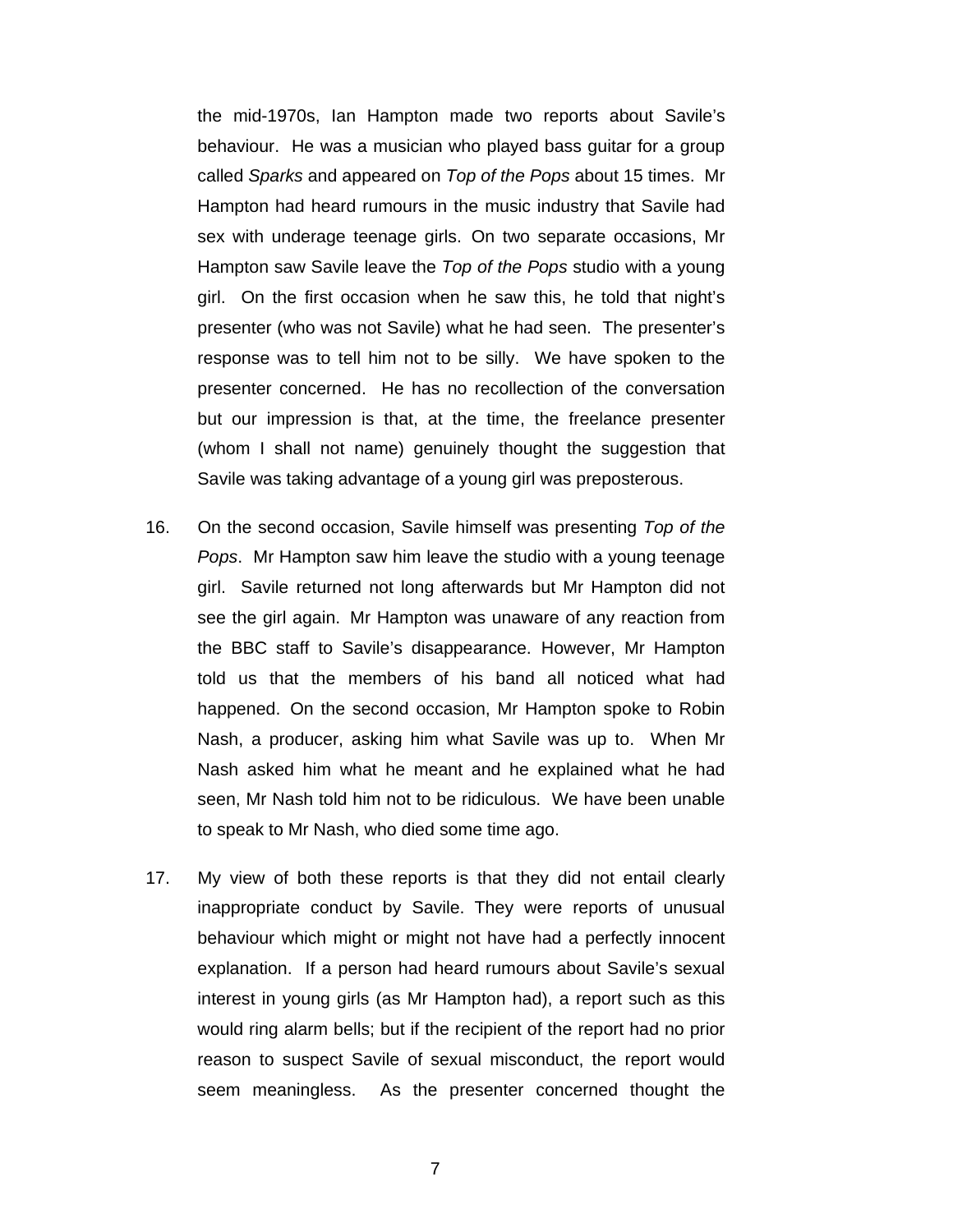suggestion that Savile was doing something wrong was preposterous, I do not think it could be said that he was aware of any inappropriate behaviour or that he was under a duty to report the matter upwards. As for Mr Nash, I have been unable to interview him. I cannot and do not conclude that he was under a duty to report what Mr Hampton had seen to any higher authority.

## *To what extent were BBC personnel aware of inappropriate sexual conduct by Savile in connection with his work for the BBC?*

- 18. It is of great importance to the BBC to discover what its staff knew about Savile's sexual activities and to discover at what level of seniority there was awareness of those activities. Were the Governors ever aware? Were members of the Board of Management ever aware? What about the heads of relevant departments? It is important to establish the level at which there was awareness because the press and, to a significant degree, the public have already formed the view that "the BBC" knew what Savile was doing.
- 19. As is apparent from the evidence I have received and which is set out in my Report, some members of BBC staff were aware of Savile's inappropriate sexual conduct in connection with his work for the BBC. I will summarise my findings on this topic shortly. Before that, I have to decide at what level of management awareness should properly be attributed to the BBC as an institution. There is no established legal test for determining this issue.
- 20. In the context of the criminal law, a body corporate cannot be convicted of an offence unless an identified senior individual, who could be said to embody the company (also known as the 'controlling mind' of the company) could also be convicted. It seems to me that for the BBC to be convicted of a criminal offence, it would be necessary to identify (and convict) a person of the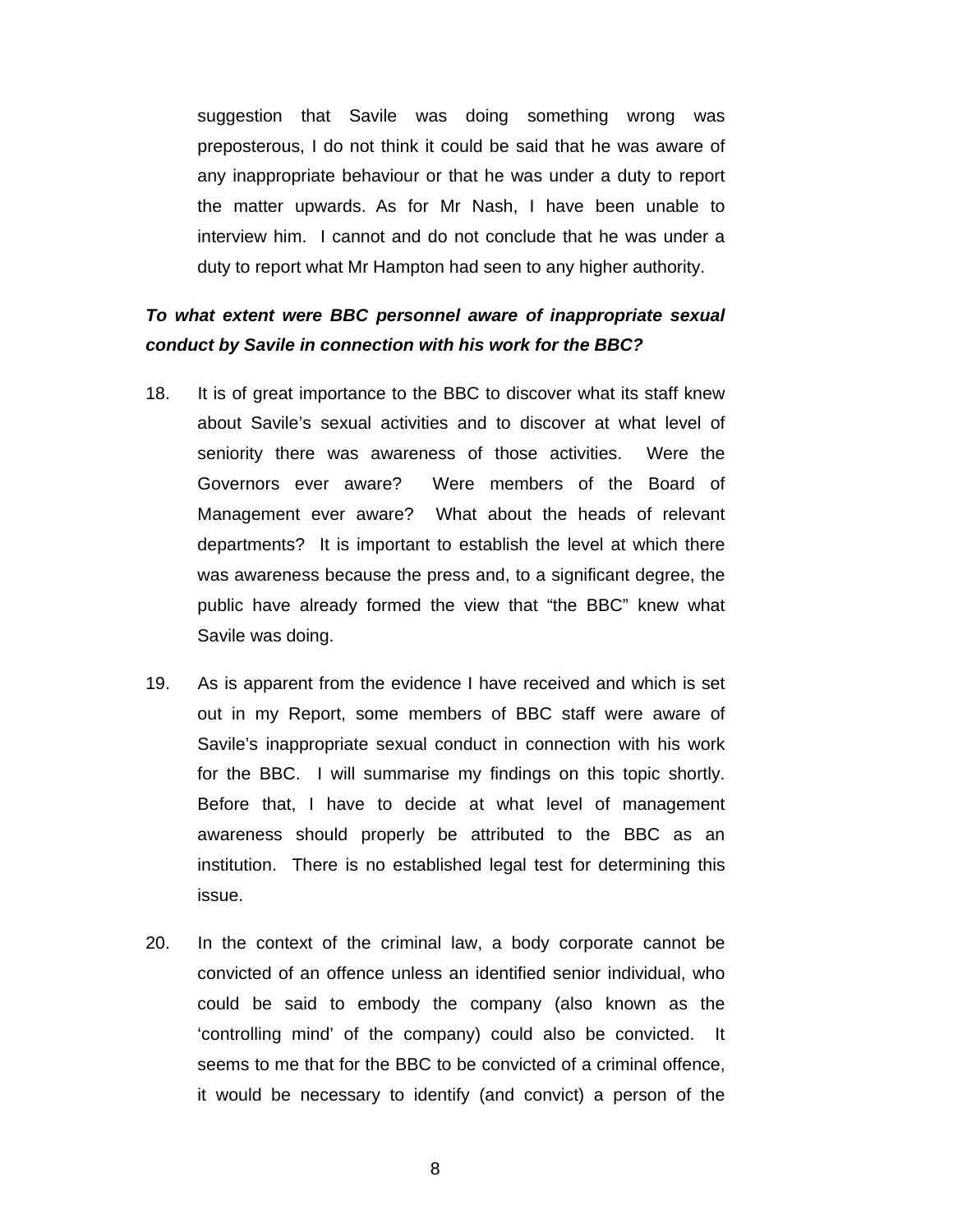seniority of at least the Board of Management level. However, it also seems to me that, in the context of the question I have to answer, whether the BBC as an entity was aware of Savile's sexual deviancy, it would be wrong to assess the BBC's awareness and responsibility by reference to so narrow a range of people. I have to make a judgment about the level of seniority at which I think it is reasonable to say that the BBC as a corporate body was aware of his conduct. I think it clearly reasonable to include members of the Board of Governors, members of the Board of Management and regular attenders at management meetings held by the Managing Directors of Radio and Television who would usually have titles such as 'Director' or 'Controller' or 'Head' of some central administrative function such as Publicity or Finance or Programme Services.

21. It does not appear that those responsible for the departments which made programmes usually attended such meetings. However, it does appear to me that a member of the public would be surprised to be told that, even though, say, the Head of Light Entertainment was aware of Savile's deviancy, the BBC as a corporate entity was not aware. Although this dividing line might seem arbitrary, I think it reasonable to say that if a Head of Department was aware of Savile's deviancy, the BBC was aware. I have also considered whether I should hold that awareness by personnel lower down the management structure should be attributed to the BBC. For example, ought awareness of a programme producer to be so attributable? Although the position of producer might sound senior, my conclusion is that, in the BBC management hierarchy, it is not. A producer would make an important contribution to a particular programme but his or her management responsibilities would be limited to that programme. Producers would be answerable to either an executive producer or a Head of Department. They would certainly be under a duty to report any concerns they had to their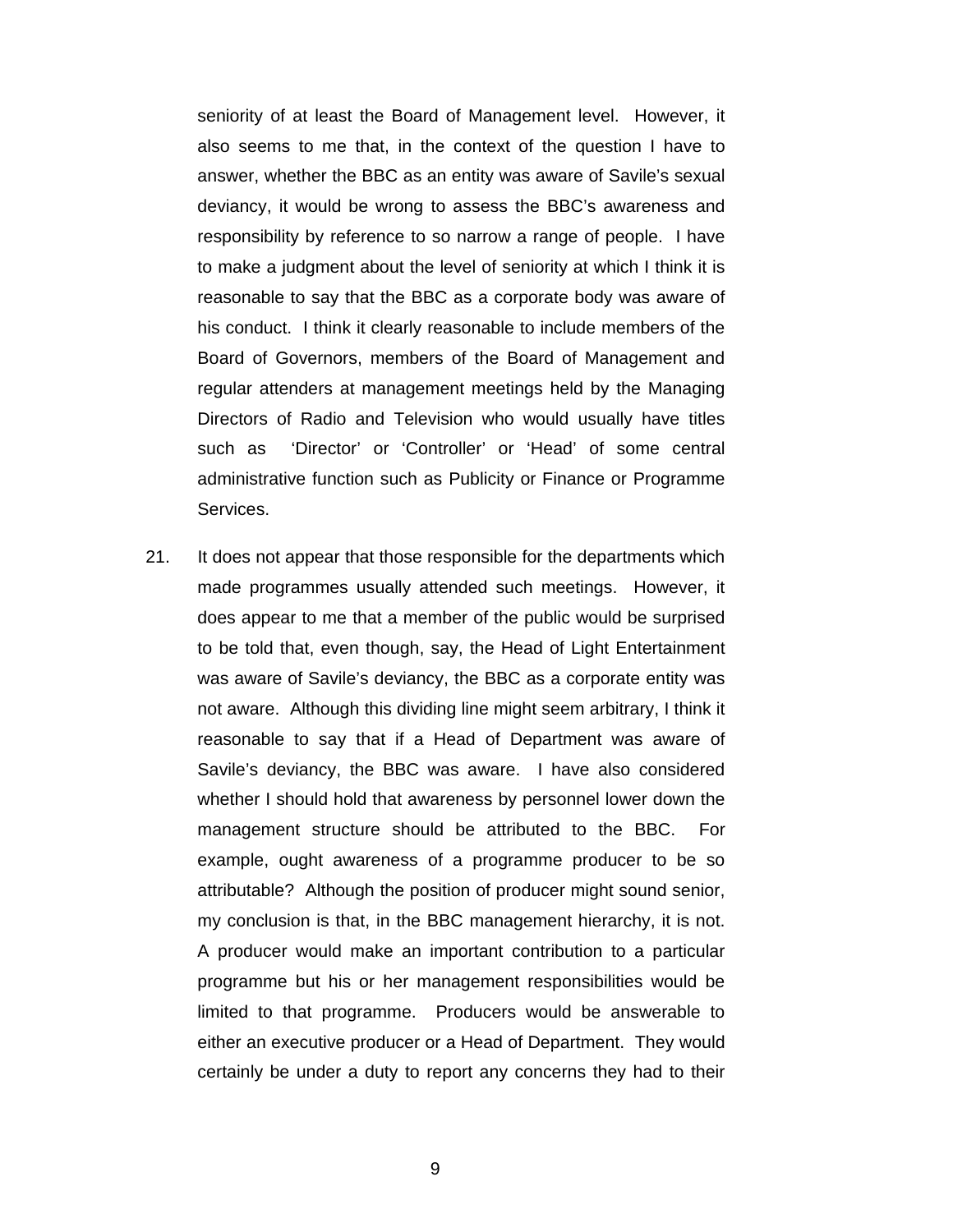line manager but, if they did not do so, it could not in my view follow that the BBC as a whole was aware of that concern.

- 22. Slightly more difficult is the position of an executive producer, who is senior to a producer (and is usually the line manager of a number of producers). So also, is the position of an editor, a job title which seems to be limited to news, current affairs and documentary programmes. These positions lie between that of producer and that of Head of Department and seem to me to be on the cusp of attributability. However, I have decided that I should draw the line at Head of Department. I do so because it seems to me that a Head of Department has management responsibility for an identifiable part of the BBC and also has ready access to people who would sit on one of the important management committees such as the Board of Management. I do realise that there is an element of unreality about this decision because, if a Head of Department was aware of Savile's deviancy and deliberately decided to keep that information to himself, the BBC as a body would never have had the opportunity to do anything about the situation. However, arbitrary though it may be, I am saying that, if a Head of Department knew, the BBC, as a whole, knew.
- 23. I appreciate that the question of BBC knowledge is a central one for the Savile investigation (as well as the Hall investigation) and that it is an issue which attracts controversy. There are those who decided a long time ago that there was no doubt that the BBC, as a corporate entity, knew all about Savile and there are those who readily (and, frequently, publicly) make the jump from awareness (whether of rumours or more) on the part of any BBC employee or freelancer to awareness on the part of BBC senior management and, as a consequence, the BBC itself. But I approach this issue (as I must) as a judge, applying reasoned principles and reaching conclusions on the basis of the evidence I have heard and the inferences which I can properly draw.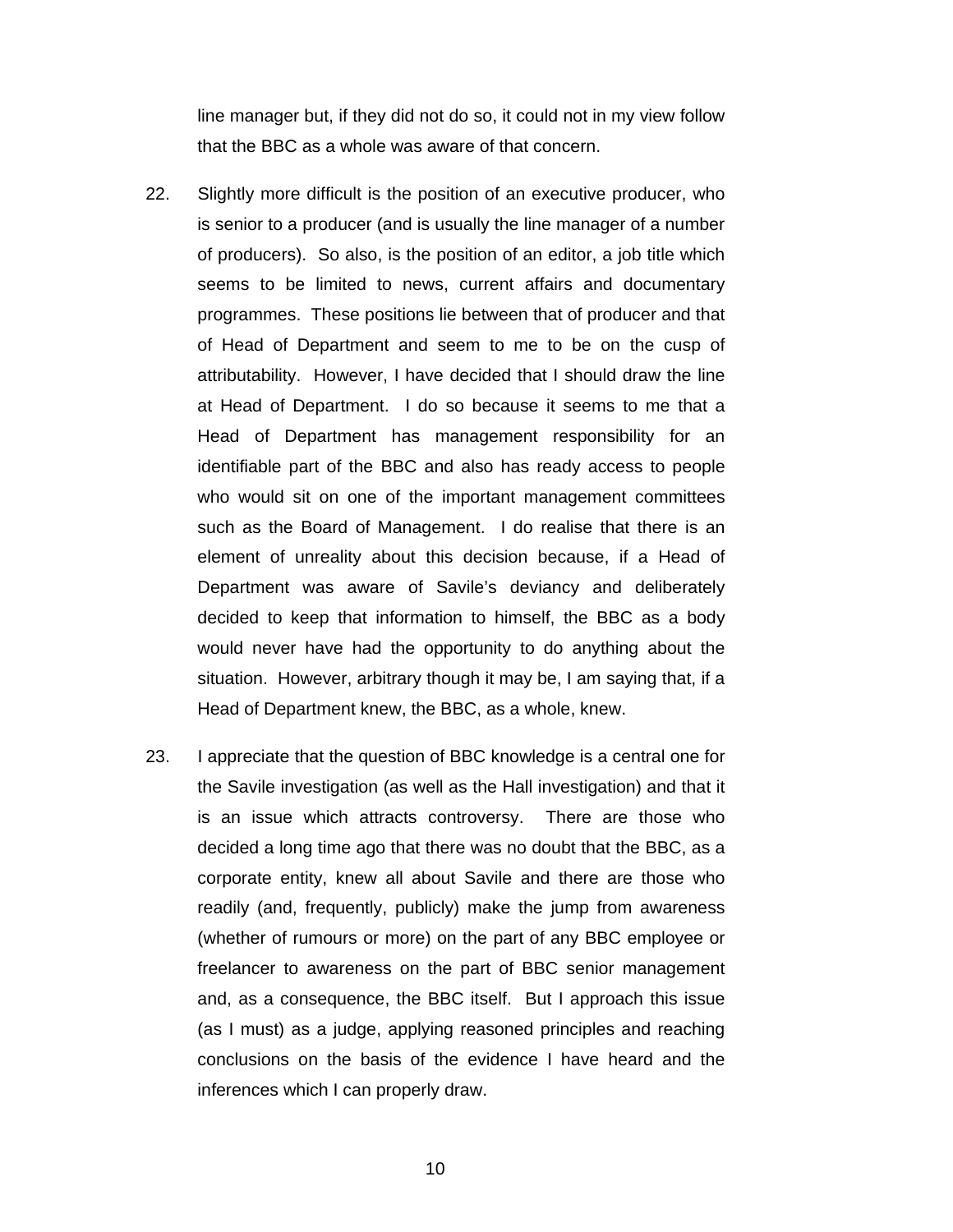- 24. In reaching my conclusions on who was aware of what, I must distinguish between, on the one hand, awareness in the sense of actual knowledge (such as would arise from observing a sexual act by Savile or by hearing an admission from Savile himself, spoken seriously and not apparently in jest) and, on the other hand, awareness arising as the result of hearing an account from someone which appeared credible (as opposed to mere gossip or rumour) or awareness arising from a realisation or an inference from circumstances. I discount mere gossip or rumour as being, of itself, incapable of giving rise to awareness of misconduct. I will discuss later what the BBC should have done about rumour and gossip.
- 25. In earlier sections of the Report, I have set out the incidents in which Savile did something sexually inappropriate. I do not propose to repeat that evidence here. Some of those victims were BBC employees and they certainly had actual knowledge of what had happened. Each of those victims was a fairly junior employee, so junior that their actual knowledge could not amount to awareness by the BBC.
- 26. Some of Savile's victims reported what had happened to BBC staff. For example, C33, whose evidence I summarise in paragraph 14 above, reported what had happened to her to Ted Beston, who was Savile's BBC Radio 1 producer. I deal with the evidence relating to him in some detail at paragraphs 11.61-11.89 of my Report and paragraphs 165-170 of the Summary. In addition to receiving C33's complaint, Mr Beston did, in my view, also know that Savile would have casual sex with teenage girls (and other slightly older women) as and when he could get it. It is more difficult, however, to decide whether Mr Beston actually knew that some of the girls Savile had sex with were under the age of 16. There is some evidence that he knew, although he denies it. In the end, I concluded that I could not say that Mr Beston did know that some of the girls with whom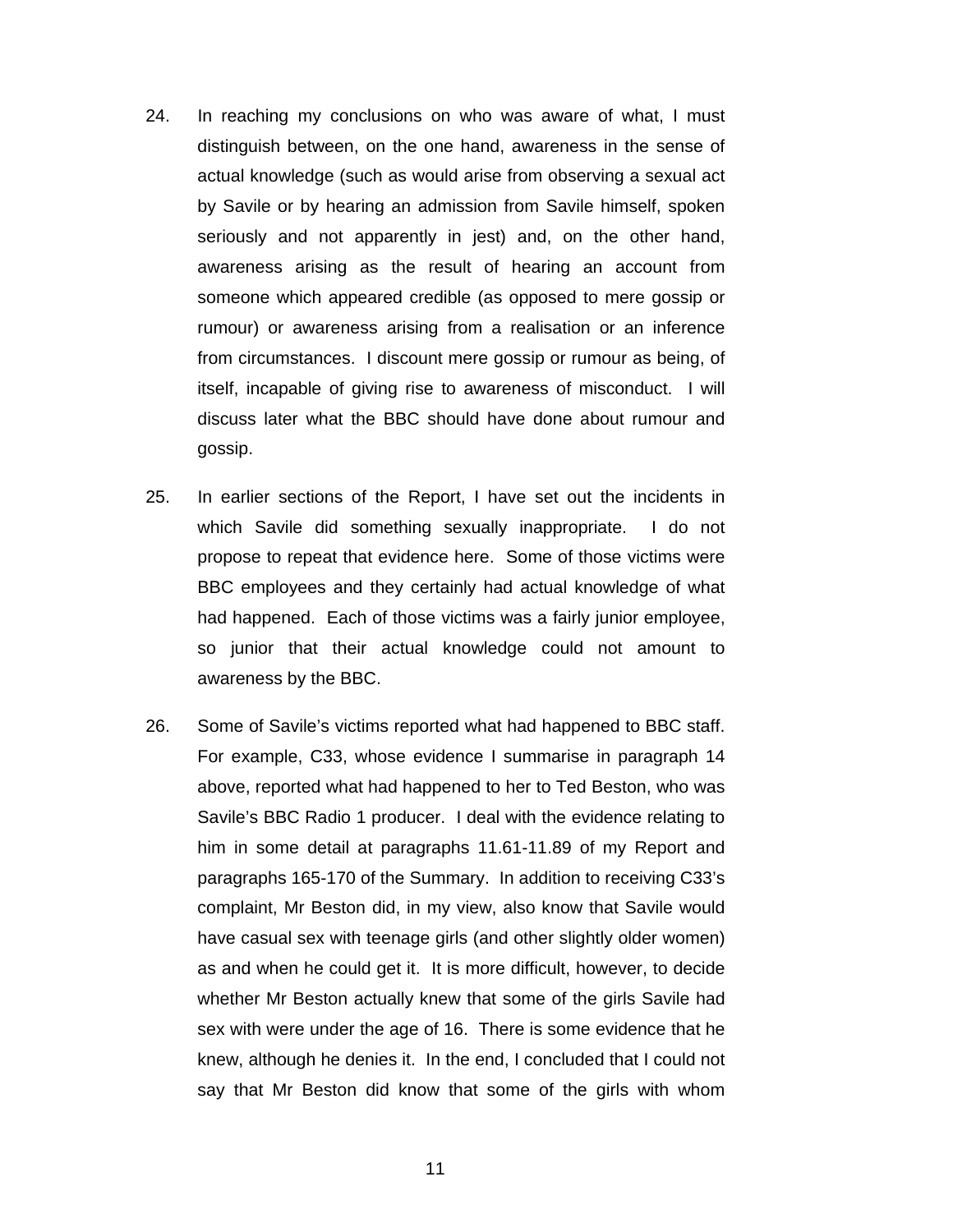Savile consorted sexually were underage; he might have known. At the very least, he must have realised, from their appearance, that some of the girls might well be underage. Also, if they were in fact over 16, it would not in some cases be by a very wide margin.

- 27. I do not think that it ever crossed Mr Beston's mind that he ought to discuss what he knew about Savile with his executive producer and "report" Savile upwards. However, I think he should have done. He should have been concerned about the age of some of the girls Savile consorted with and also about Savile's conduct towards C33. Had he discussed these matters with his executive producer, it must at least be possible that steps would have been taken which would have led to Savile leaving the BBC. Instead, he kept his awareness to himself and, as a result, it cannot be said that the BBC as a corporate body was aware of what he knew.
- 28. Unfortunately I have not been able to identify all of the other members of BBC staff who received complaints from Savile's victims. I have already mentioned the man with the clipboard (see paragraph 12 above) and the man with the earphones (see paragraph 13 above). They received credible and immediate reports from teenage girls who alleged that Savile had touched them sexually without their consent on the set of *Top of the Pops*. Regardless of their age, this was unlawful conduct and should have been reported. These men were floor staff; they were certainly not in management. They should have passed the report upwards but my conclusion is that they did not. The BBC as an institution was not aware of these matters.
- 29. C51's supervisor also received a credible and immediate complaint about a sexual assault on C51. As a supervisor he should have passed the report to his manager but he did not; instead he told C51 to keep her mouth shut. Senior management did not hear of that incident.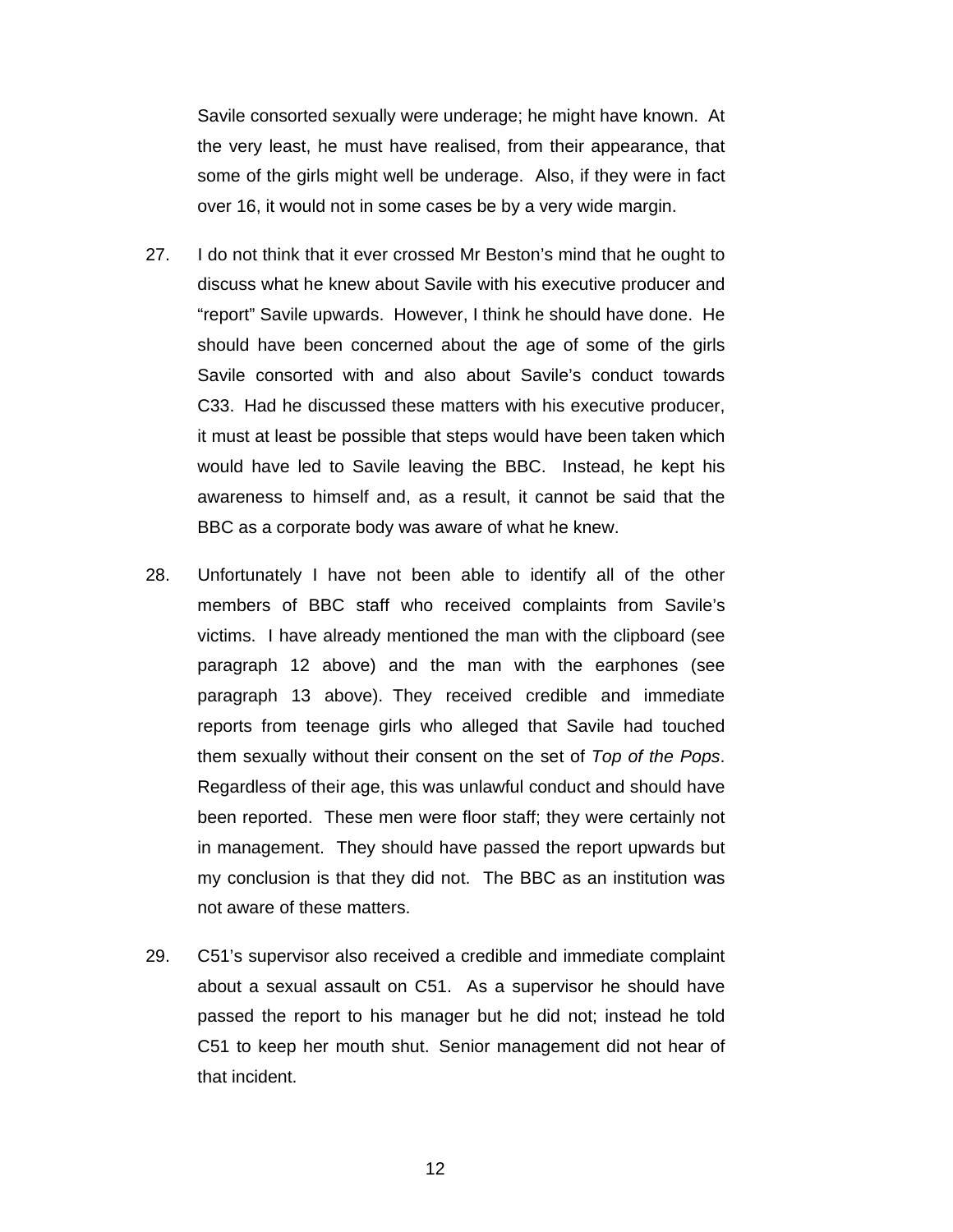- 30. I have mentioned the sound supervisor and sound manager to whom A6 spoke about his trainee's experience (see paragraph 8 above). I do not know whether the trainee himself was prepared to make a complaint but those members of staff were certainly aware that A6 had a concern about Savile's alleged approach to the trainee. It was clear that, if anything had happened, it was not with the trainee's consent and would have been unlawful, even if (which is not clear) the trainee was old enough to consent. It seems to me that those members of staff ought to have reported upwards the fact that A6 had expressed concern about Savile's actions even if the trainee had refused to make a formal complaint. It appears that this did not happen and that senior management did not become aware of this concern.
- 31. There are other members of staff who were aware of what was, at the very least, inappropriate sexual conduct. I have in mind, for example, C13's supervisor (see paragraph 5.61 of my Report), who showed no surprise when told that Savile had touched her breasts and even suggested that it would have been more surprising if Savile had not tried to touch her. Of course, by the standards of today, that supervisor ought to have reported the complaint upwards and ought to have advised C13 to consider making a report to the police. Given the culture of the time, within and outside the BBC, I do not find it surprising that that incident was not reported upwards. I am quite satisfied that that report did not reach anyone in senior management.
- 32. Who else was aware of what Savile did and of what were they aware? In the 1970s, Canon Colin Semper (Reverend Colin Semper as he was known at the time) worked as a producer of *Speakeasy.* The evidence relating to him is covered in more detail at paragraphs 11.113 to 11.126 of my Report and paragraphs 174 to 179 of the Summary. In the early 1970s, he helped Savile to write *God'll fix It* which was first published in 1979. Canon Semper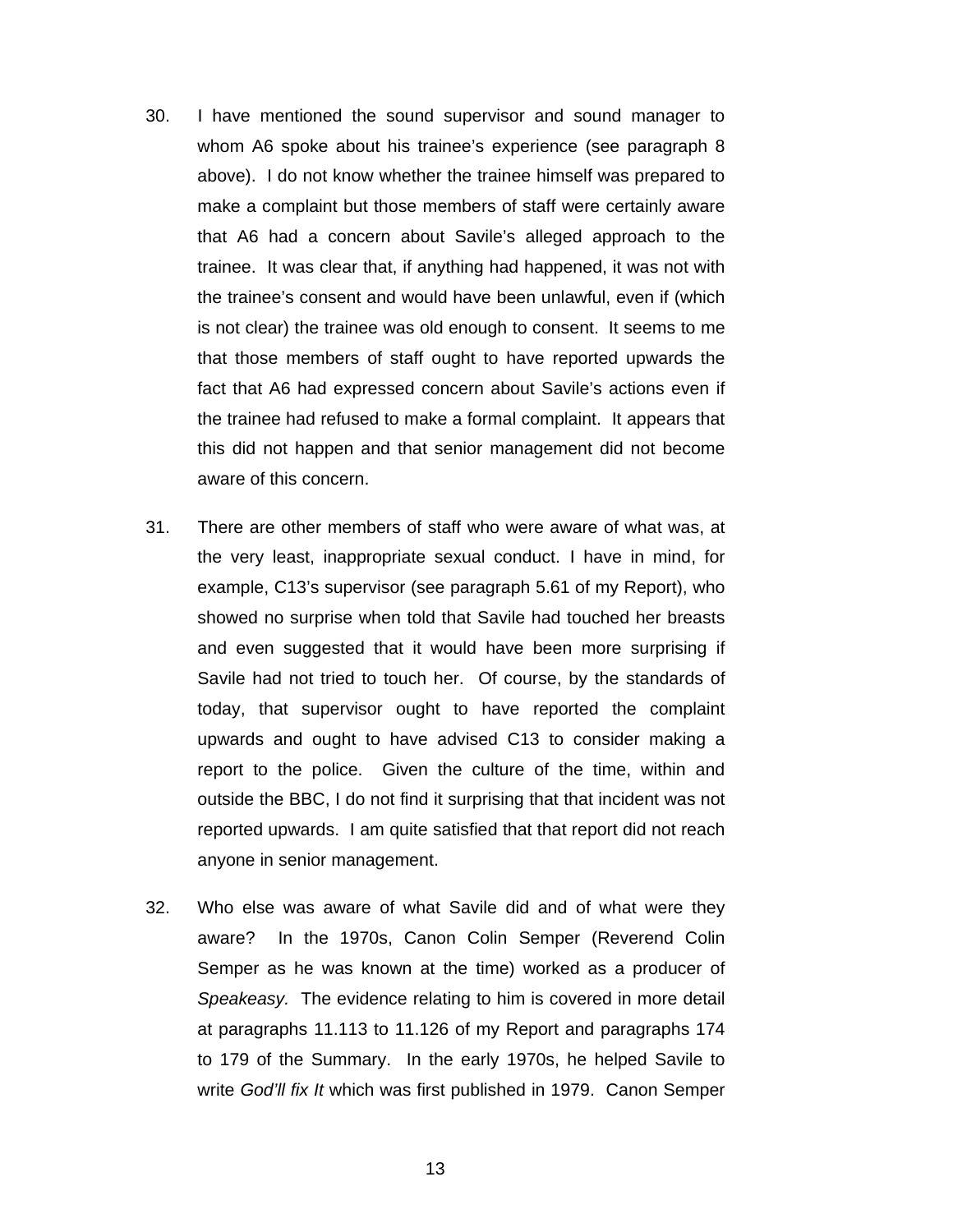was promoted a number of times within the Religious Broadcasting Department but was not, at any point, Head of Department. He became Head of Religious Programmes Radio in 1979. I accept that Canon Semper did not "know" that Savile had sex with underage girls in the sense of ever seeing it happen, but he clearly did "think" that Savile had casual sex with a lot of girls, some of whom might have been underage. Canon Semper did not make any report to his managers. I have concluded that he ought to have discussed his concerns with a manager. I have explained at paragraph 21 above why I do not consider that awareness on the part of a producer should be attributed to the BBC as a corporate body. I conclude therefore that the BBC was not aware of what Canon Semper was aware. The fact that Canon Semper later became Head of Religious Programmes does not alter the position. This is for two reasons. First, Canon Semper never became a Head of Department. Second, by the time he was promoted to Head of Religious Programmes, Savile had ceased to work on *Speakeasy* and Canon Semper had no responsibility for him. I think it would be wrong to attribute Canon Semper's past awareness of Savile's conduct, never shared with anyone, to the BBC as a corporate body.

33. In 2001, Louis Theroux became aware of a credible allegation that, in the late 1960s or early 1970s, Savile had had intercourse with a 15 year old girl. It is clear that Mr Theroux's meeting with the woman in question (who was, by then, in her 40s), had been on a strictly confidential basis and, it appears, subject to the normal journalistic convention that her confidentiality should be protected at all costs. This meant that the information could not be reported without her express permission, which was not forthcoming. Mr Theroux spoke to David Mortimer, who was at executive producer level in the BBC. Neither man thought it right to report this information either to the police or within the BBC. While the information was clearly serious, it appears that the woman in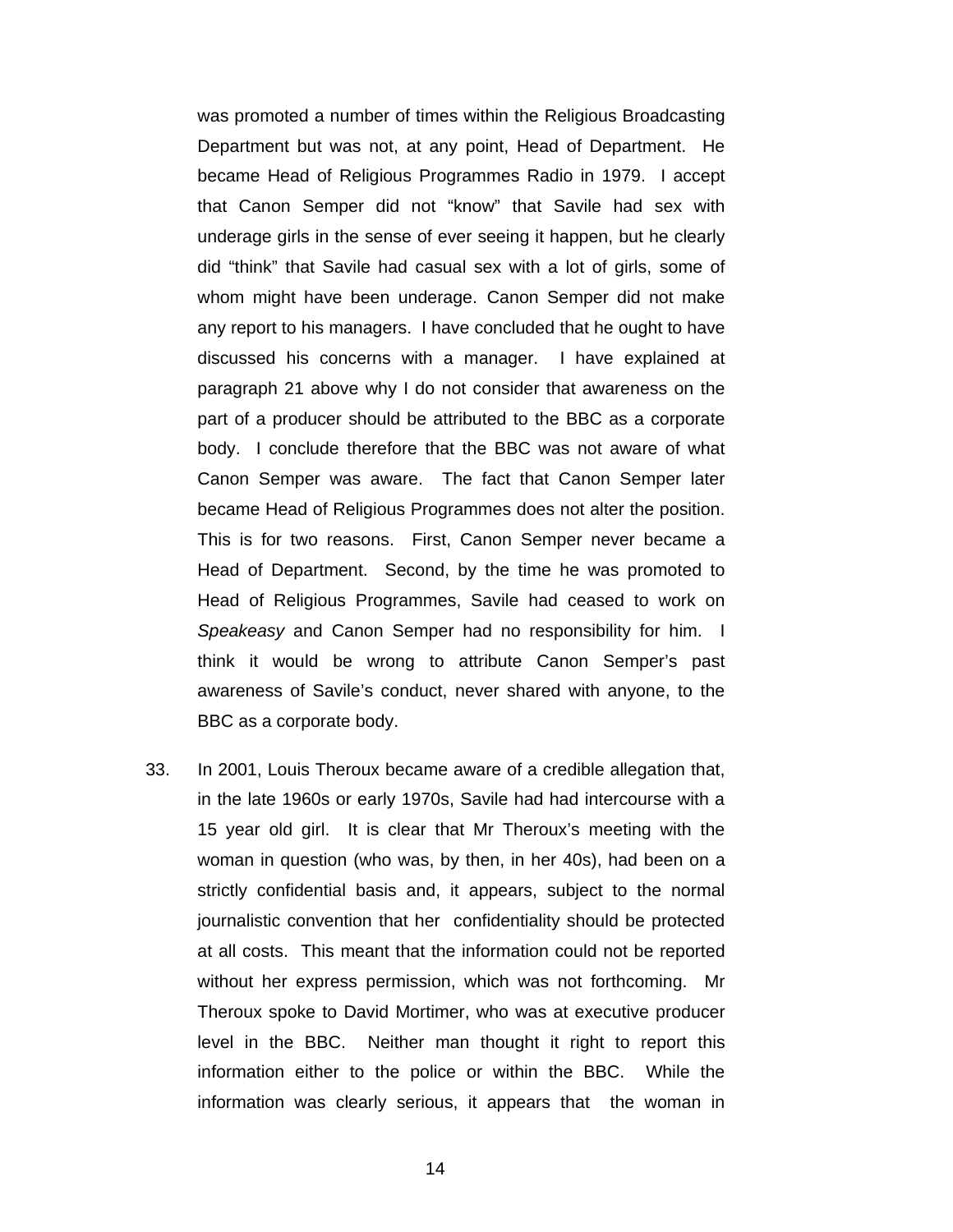question had approached Mr Theroux because she wanted to correct the impression given by Savile in the *When Louis Met Jimmy* documentary that he had never had a girlfriend; and Mr Theroux saw the information in that way. In the circumstances, it does not appear to me that either Mr Theroux or Mr Mortimer should be criticised in any way for their responses to the information they received.

- 34. In 2006, Mark Lawson saw Savile assault C23, who was working on *Front Row*. Savile was being interviewed for that programme after taking part in the very last *Top of the Pops* programme. Afterwards, Mr Lawson and C23 mentioned that Savile had behaved in a lecherous way to John Goudie, the Editor of *Front Row*, although not as a formal complaint. In any event, C23 did not wish to make a complaint; she regarded the incident as unpleasant but thought that it was really a case of an old man acting in a clumsy, outdated and inappropriate manner. Savile was almost 80 at the time. In the circumstances, I think that both Mr Lawson and Mr Goudie acted entirely reasonably and I do not criticise either of them in any way for the fact that this incident was not taken any further.
- 35. There were a number of incidents which I have described at paragraph 5.366 of my Report where members of staff saw or became aware of strange or unusual behaviour by Savile. I have in mind such people as Richard Broke, Bob Langley, Jonathan Bennett, A9, Ann Mann and David Nicolson. These were not reported upwards to anyone senior, which I think was understandable as none of the incidents involved actual sexual misconduct.
- 36. Finally, as mentioned above at paragraphs 15-17, Mr Hampton reported Savile disappearing with a young girl from the *Top of the Pops* studio on two separate occasions, respectively to the show's presenter and to Mr Nash (the producer of that night's show). Neither of those incidents involved actual sexual misconduct. They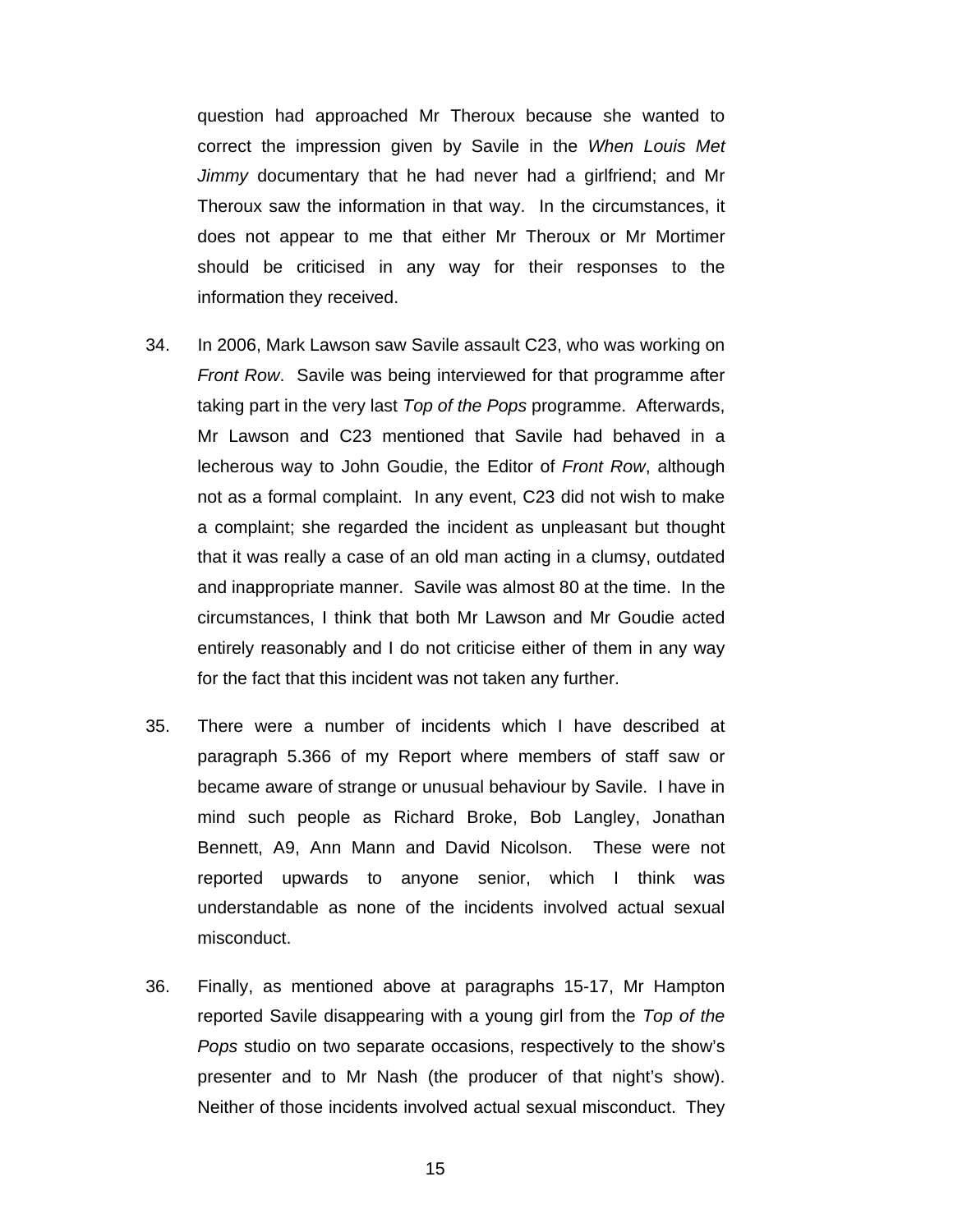were examples of unusual behaviour which might be of concern. I therefore could not conclude that either the presenter or the producer was aware of inappropriate sexual conduct by Savile.

- 37. My conclusion is that a number of BBC staff were aware of specific complaints about Savile's conduct and in two cases were aware of his sexual interest in teenage girls, some of whom might have been underage. All of these people ought to have reported their awareness to their line managers or to someone in a more senior position. None of them did so. The result is that I must conclude that there is no evidence that any senior member of staff (of Head of Department status or above) was aware of Savile's conduct. It follows that I have found no evidence that the BBC as a corporate body was aware of Savile's conduct.
- 38. I understand that my conclusion on this issue may prompt comment based, perhaps, on previous media reports that the BBC "knew" about Savile. I have explained, in Chapter 8, why I conclude that, for various reasons, some of those media reports were misleading. In summary, my conclusion is that certain junior and middle-ranking individuals were aware of Savile's inappropriate sexual conduct in connection with his work for the BBC. However, I have found no evidence that the BBC, as a body corporate, was aware of Savile's inappropriate sexual conduct in connection with his work for the BBC.

# *To what extent ought BBC personnel to have been aware of inappropriate sexual conduct by Savile in connection with his work for the BBC?*

39. I interpret this question as asking me to what extent awareness of inappropriate sexual conduct by Savile in connection with his work for the BBC should have come to the attention of more senior BBC personnel thus providing an opportunity for that conduct to be addressed. In short, were there failings in the BBC possibly of a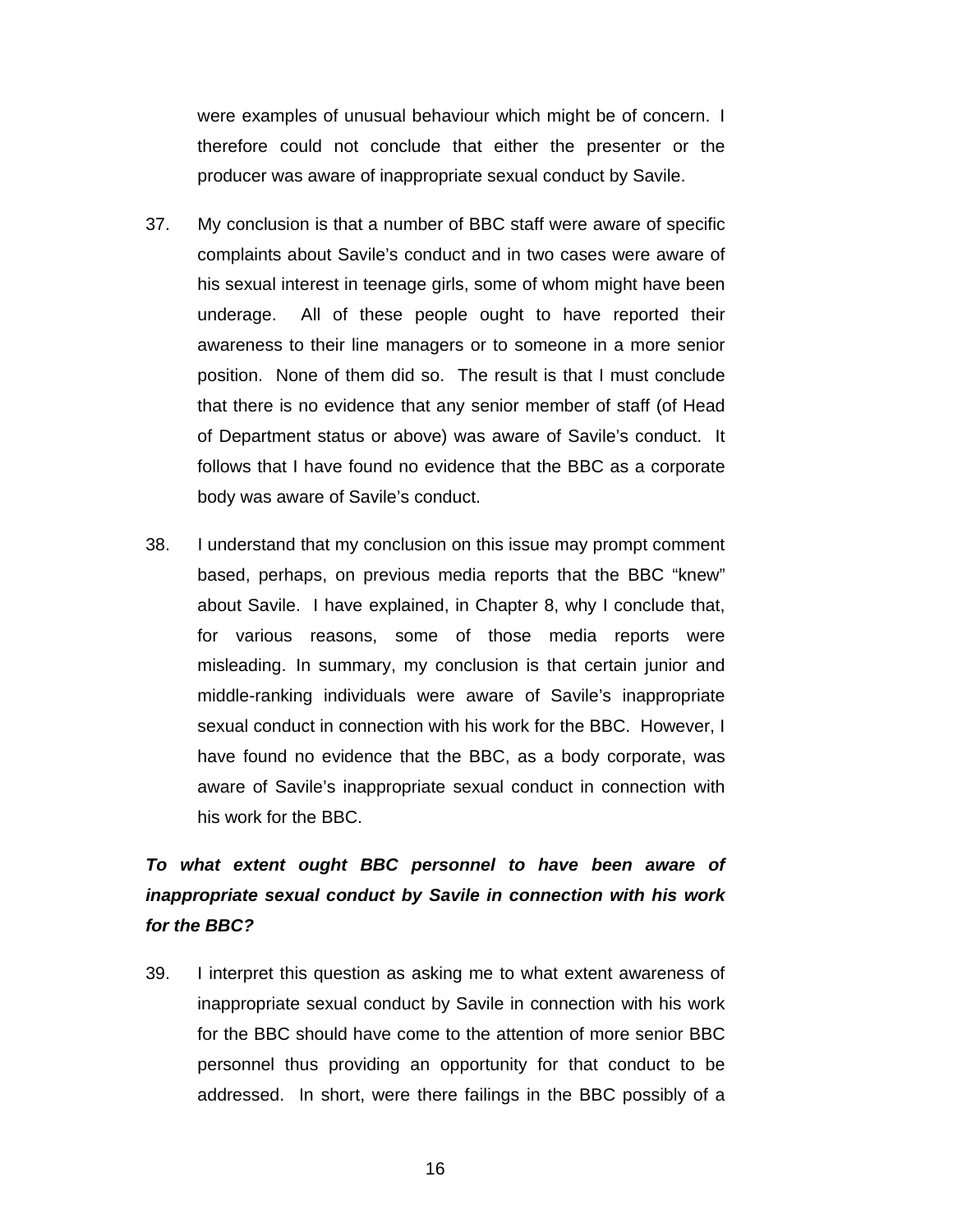cultural nature which prevented people with sufficient seniority to take action ever being alerted to the existence of a problem?

- 40. I have already enumerated the occasions on which a junior or middle-ranking member of BBC staff who became aware of a complaint or concern failed to report it upwards to a level where action could be taken. So the short answer to the question is that, yes, there were occasions when senior BBC staff did not find out about things which they ought to have found out about. No senior manager ever found out about any specific complaint relating to Savile's inappropriate sexual conduct in connection with his work for the BBC. If any or all of those members of staff had reported what they knew upwards to a more senior level, where action could have been taken, it is possible that Savile would have been exposed.
- 41. Why was it that they did not report what they knew upwards? In most of those cases I have not been able find out why; I have not been able to identify or question them. The exceptions are Ted Beston (I think that he would never have thought of passing on what he knew) and Canon Semper who was concerned but did not report his concerns because he did not then regard the conduct of which he was aware as being as serious as he now knows it is. Also, he thought (wrongly) that his managers were also aware of Savile's conduct and that it was not up to him to report it.
- 42. In addition, I have the impression that the reason why some of the people who were aware did not report upwards what they had learned was that they personally thought that such conduct was not seriously wrong and that people who complained were making a fuss. Examples are the two men, one with the clipboard and one with earphones, on *Top of the Pops* (see paragraphs 12 and 13 above). Those attitudes were not unknown in British society in the late 1960s and 1970s. It appears that they were not uncommon in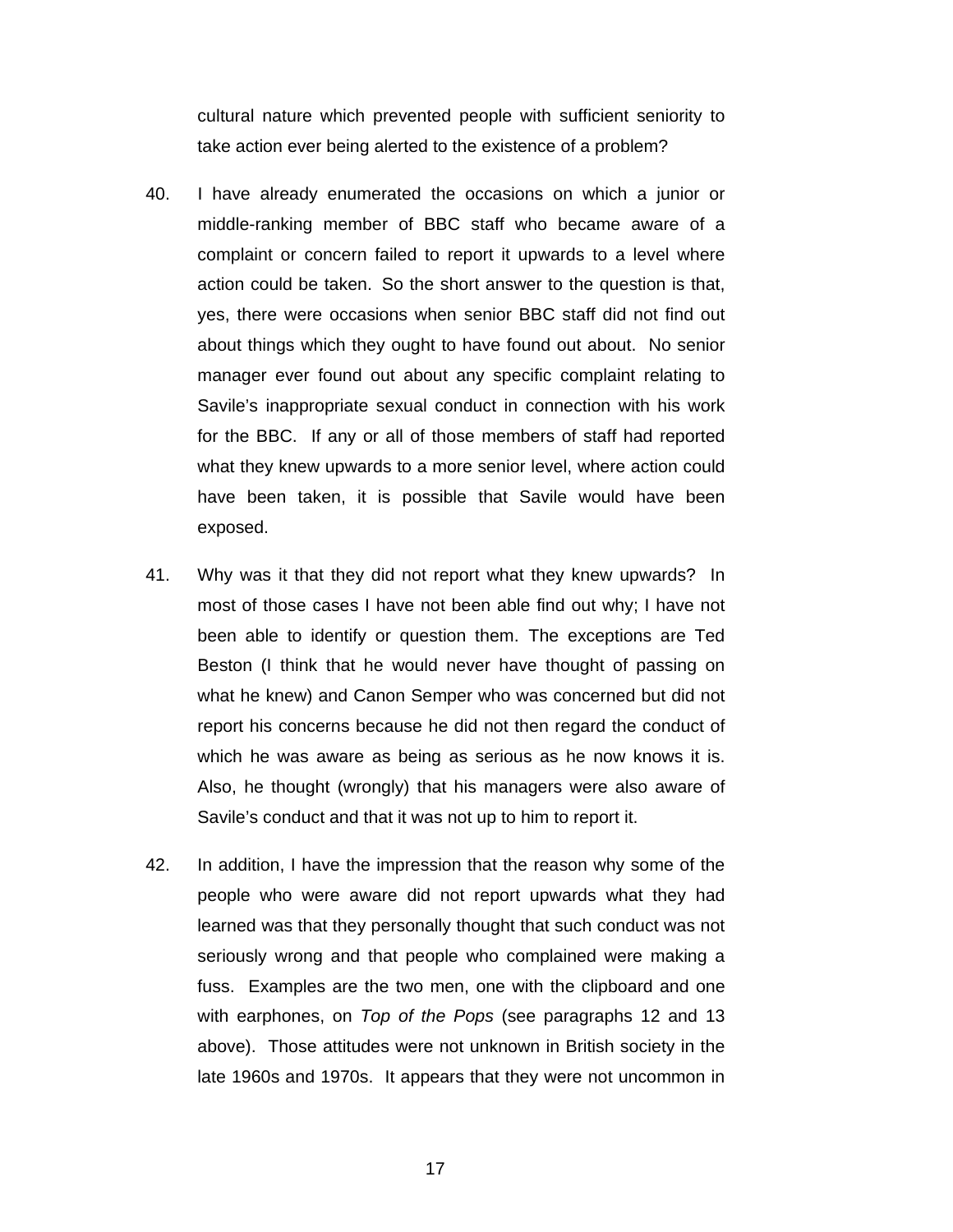the BBC, although I am not for a moment saying that they were universally held there.

- 43. My conclusion is, however, that in addition to the personal views of some individuals who thought that sexual conduct (of the kind complained of say by B8 and C16) was not serious, there were cultural factors at work within the BBC which militated against the reporting upwards of sexual complaints or concerns, particularly when they related to a member of the Talent such as Savile. I will come to those cultural factors in a moment but I wish first to deal with the question of rumours and what should be done about them. I also wish to discuss a specific example of a lost opportunity to discover things about Savile which could and would have been discovered if there had been greater concern than there was about child protection and greater diligence in pursuing worrying rumours.
- 44. As I recorded in the main body of my Report, quite a number of people in the BBC (and in the music industry and in Fleet Street) heard rumours about Savile. In the main, these were rumours about his interest in teenage girls. Of course they were not heard by everyone in the BBC. Ought the people who did hear them to have reported what they had heard to someone in authority? It is clear that, in general, this did not happen. Perhaps the main reason for this was that the people who heard a rumour often assumed that, if they had heard it, so had everyone else. So, it was not up to them to take any action; it was a matter for someone more senior. I do not find those attitudes surprising and do not consider that they warrant criticism. The trouble was that the more senior people would not necessarily know of the rumours; as one would expect, more senior people do not seem to have had the same exposure to gossip and rumour as those in less senior positions. The BBC is a hierarchical organisation and, as a general rule, I think people tended to socialise with colleagues at their own level in the hierarchy. In any event, it is difficult to know what action ought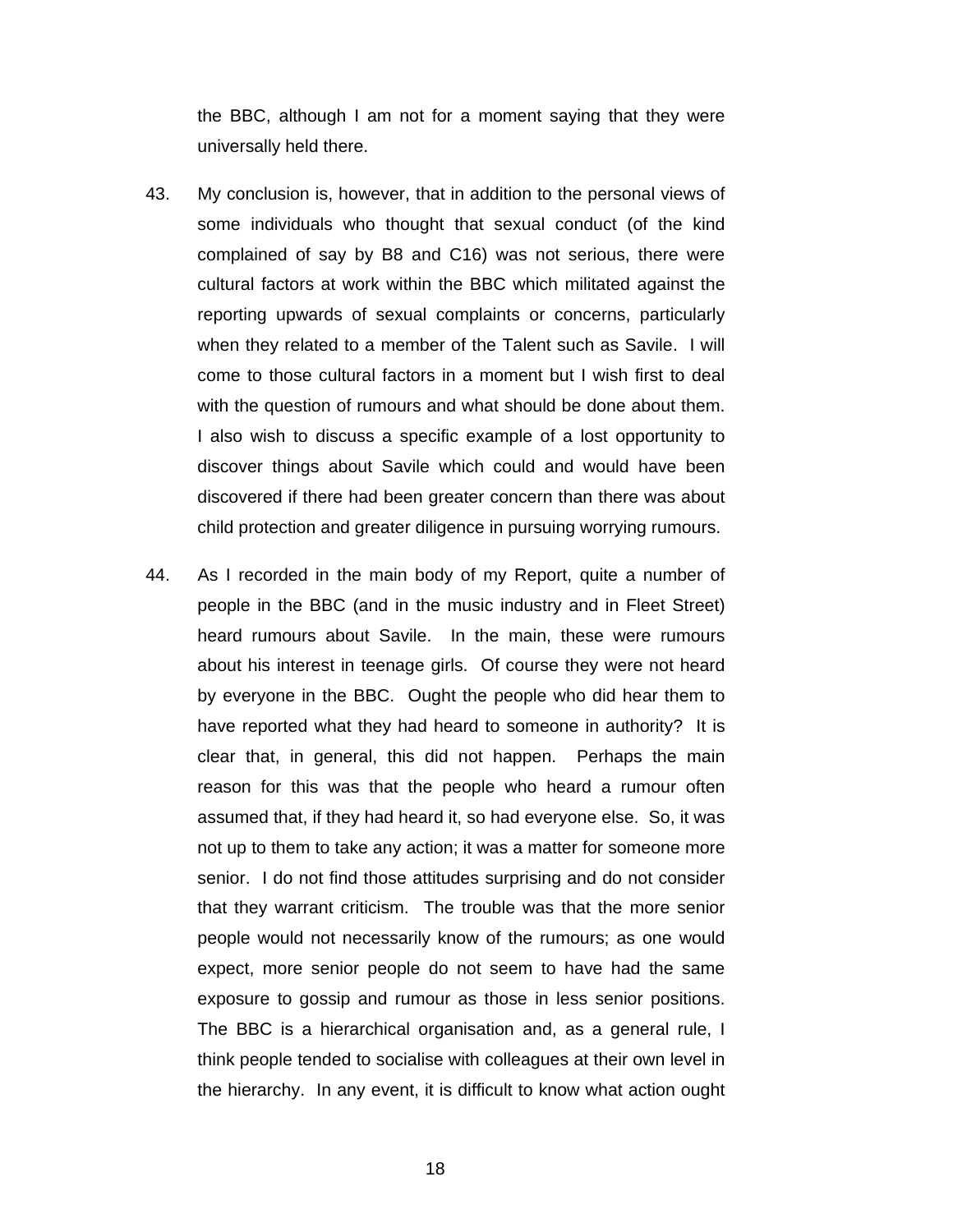to be taken in respect of a man about whom one hears rumours of inappropriate or even unlawful conduct. One cannot report rumours to the police; nor can one take disciplinary action as an employer. One might well say that, if a disturbing rumour comes to the ears of a senior manager, it should be investigated. But one must also bear in mind that, where the rumour relates to someone with the reputation of being a great benefactor, tireless fundraiser and a friend of the great and the good, there will be an understandable tendency to discount the rumour as being untrue.

- 45. There was one occasion of which I know when a senior manager heard disturbing rumours about Savile. In 1973, Douglas Muggeridge, the Controller of Radio 1 and 2 heard rumours about Savile's sexual impropriety. He set in train two lines of inquiry: see paragraphs 11.14 onwards and 11.34 onwards in the Report. The first line of enquiry led to a meeting between Savile, Derek Chinnery, then Head of Programmes for Radio 1, and Doreen Davies, an executive producer. Savile was asked whether there was any truth in the rumours; he said there was not and it appears that Mr Chinnery and Ms Davies believed him. The second line entailed enquiries with the press through Rodney Collins, a BBC Radio publicity officer. He learned that the press had heard rumours too but had no hard evidence. It appears that Mr Muggeridge was reassured and no further enquiries were made.
- 46. I have not been able to interview Mr Muggeridge who died many years ago. However, it appears to me that the main concern which prompted his enquiries was the risk of damage to the BBC's reputation, rather than the welfare of any girls who might be sexually involved with Savile. It seems likely that, as a result of his enquiries, he believed the rumours to be untrue. Even so, I am surprised that he should have closed the book quite as completely as he appears to have done. I would have expected him to have some lingering anxiety about the Savile rumours and their potential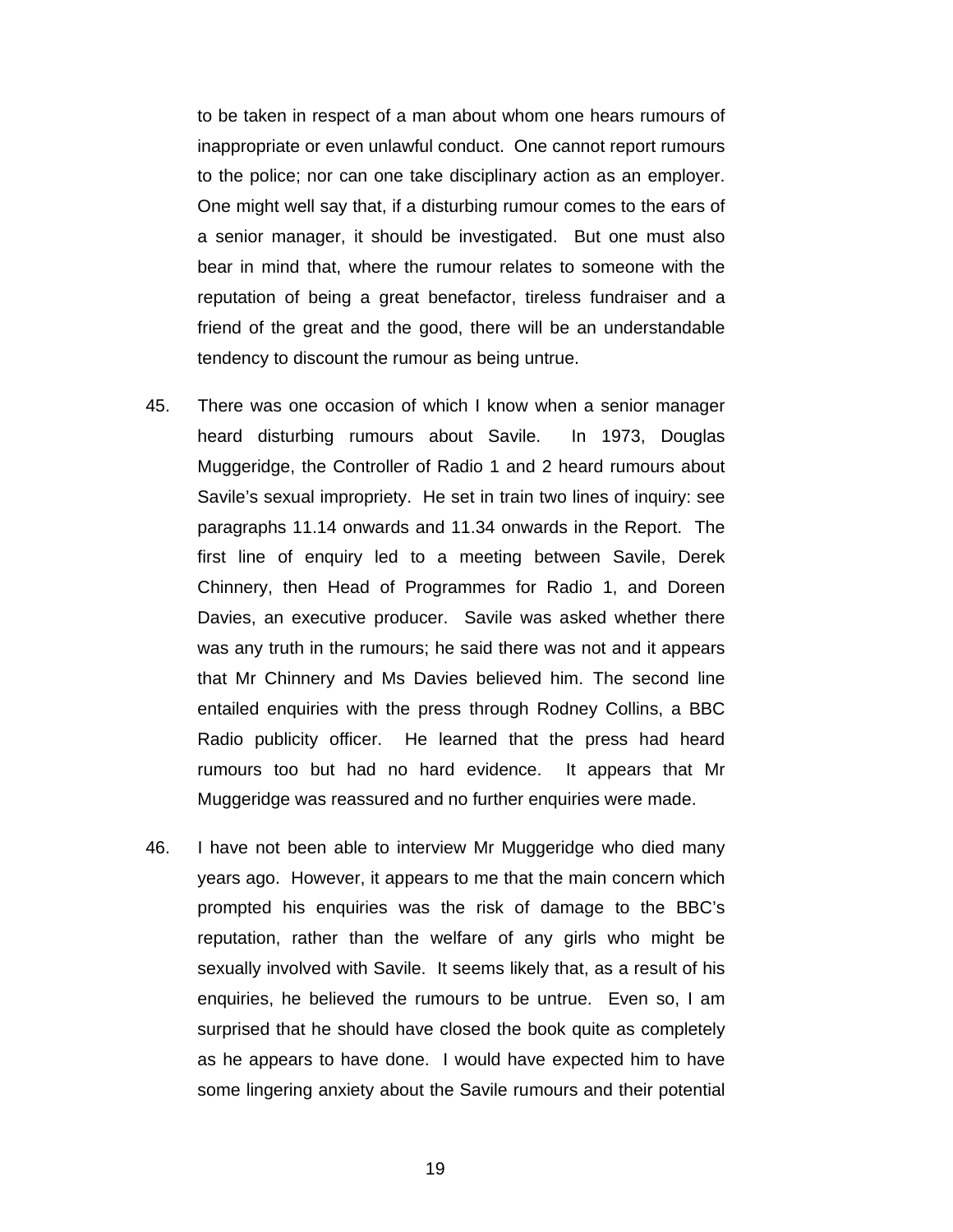for damage to the BBC's reputation. As a prudent manager, I would have expected him to retain some concerns, share them with other senior colleagues within the BBC and keep a watching eye and a listening ear on Savile within BBC Radio. This could have been done through members of his staff.

47. In my view, had discreet enquiries of BBC Radio staff been made, a number would have come forward with information which would at least have given significant cause for concern about Savile. In particular, if enquiries had been made of Canon Colin Semper and Canon David Winter, both of whom worked as co-producers on *Speakeasy* in the Religious Broadcasting Department, concerns about Savile would, I think, have been expressed. Without having had the opportunity to speak to Mr Muggeridge, I do not criticise him personally for his approach. But it is unfortunate that he did not retain his concerns and share them because, had he done so and particularly if those concerns had been passed to television, it seems likely that information would have come to light which would have taken the level of concern to the point where the BBC would have had to consider dispensing with Savile's services.

# *Did the culture and practices within the BBC during the years of Savile's employment enable Savile's inappropriate sexual conduct to continue unchecked?*

48. I will deal first with those cultural and practical issues which, in my view, allowed inappropriate sexual behaviour to continue unchecked and then will deal separately with those issues which related specifically to the abuse of young people under the age of consent.

#### *The Culture of Not Complaining*

49. First and most important there was, during the period covered by the Savile investigation, a culture within the BBC which made it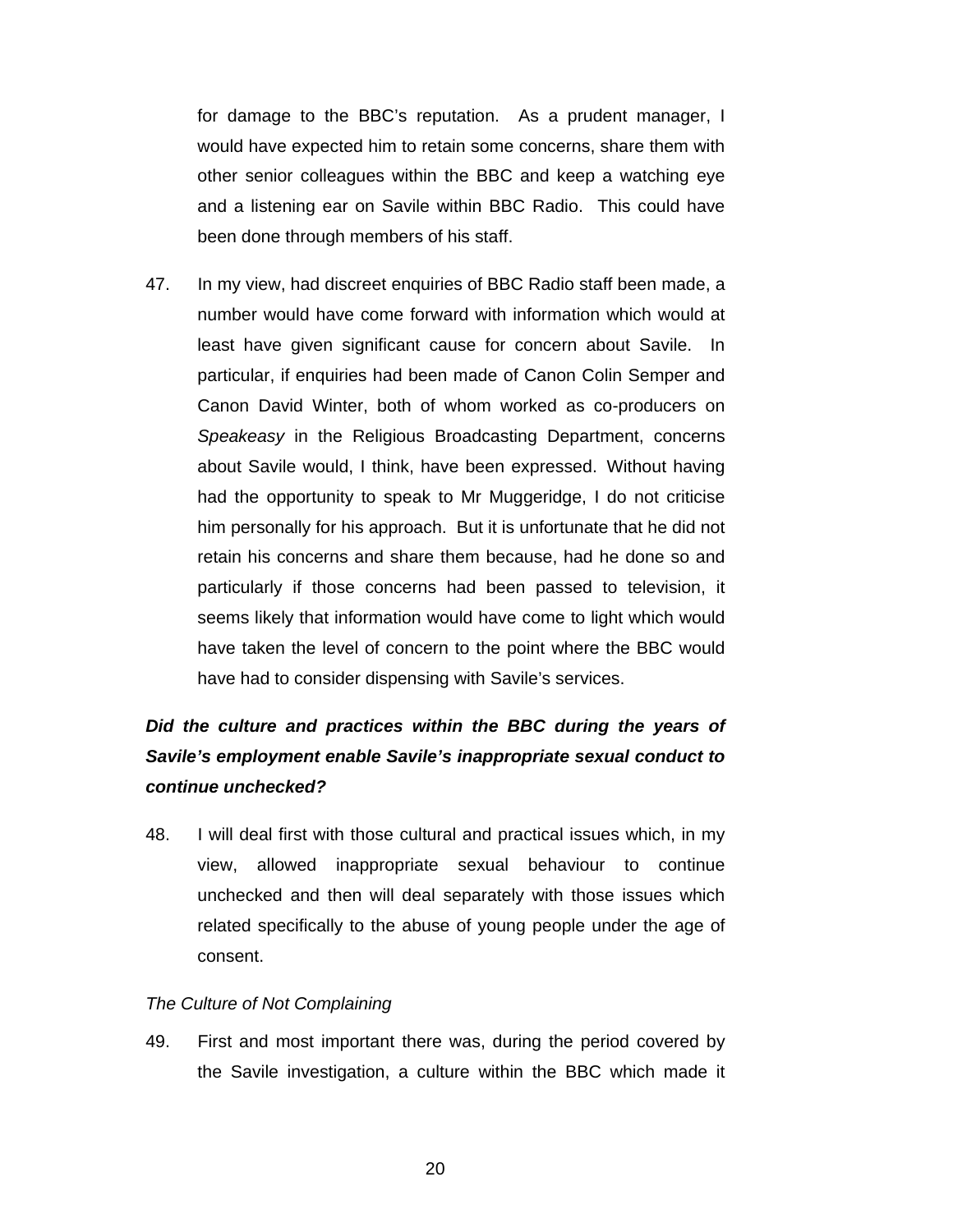difficult to complain or to say anything to management which might 'rock the boat'. There were several facets to this culture.

- 50. One was that complaining was often seen as being damaging to the interests of the complainant. While it is important to say that the sense of insecurity which inhibits staff from whistle-blowing is a widespread, longstanding and intractable problem, there was clear evidence specifically relating to the BBC. There was evidence that people who were contemplating making a complaint decided or were persuaded not to do so because it would damage their careers. I was particularly saddened by the fact that a few witnesses from the BBC who gave evidence to the Review asked for an assurance that their names would not be published in my Report before they were willing to say anything even mildly critical of the BBC. The reason appeared to be that they feared some form of reprisal.
- 51. I was told that an atmosphere of fear still exists today in the BBC possibly because obtaining work in the BBC is highly competitive and many people no longer have the security of an employment contract. My concern in this regard was shared by the Report of the BBC's *Respect At Work Review* (published in May 2013) which examined the culture and practices of the BBC in recent years. That report mentioned fear of reprisal, fear of losing your job, fear of being known as a troublemaker and fear of not being promoted as reasons why complaints might not be made. Some members of staff tried to report complaints or raise concerns of a sexual nature through the BBC's Personnel department, as it was then known. These reports did not relate to Savile. The evidence was that such reports were often not properly dealt with during the 1970s, 1980s and even in the 1990s. Sometimes, the complainant was told that it was not in her best interests to pursue the complaint. Sometimes it was implied that the complainant's own attitude was the problem. I have not been asked to investigate the Human Resources
	- 21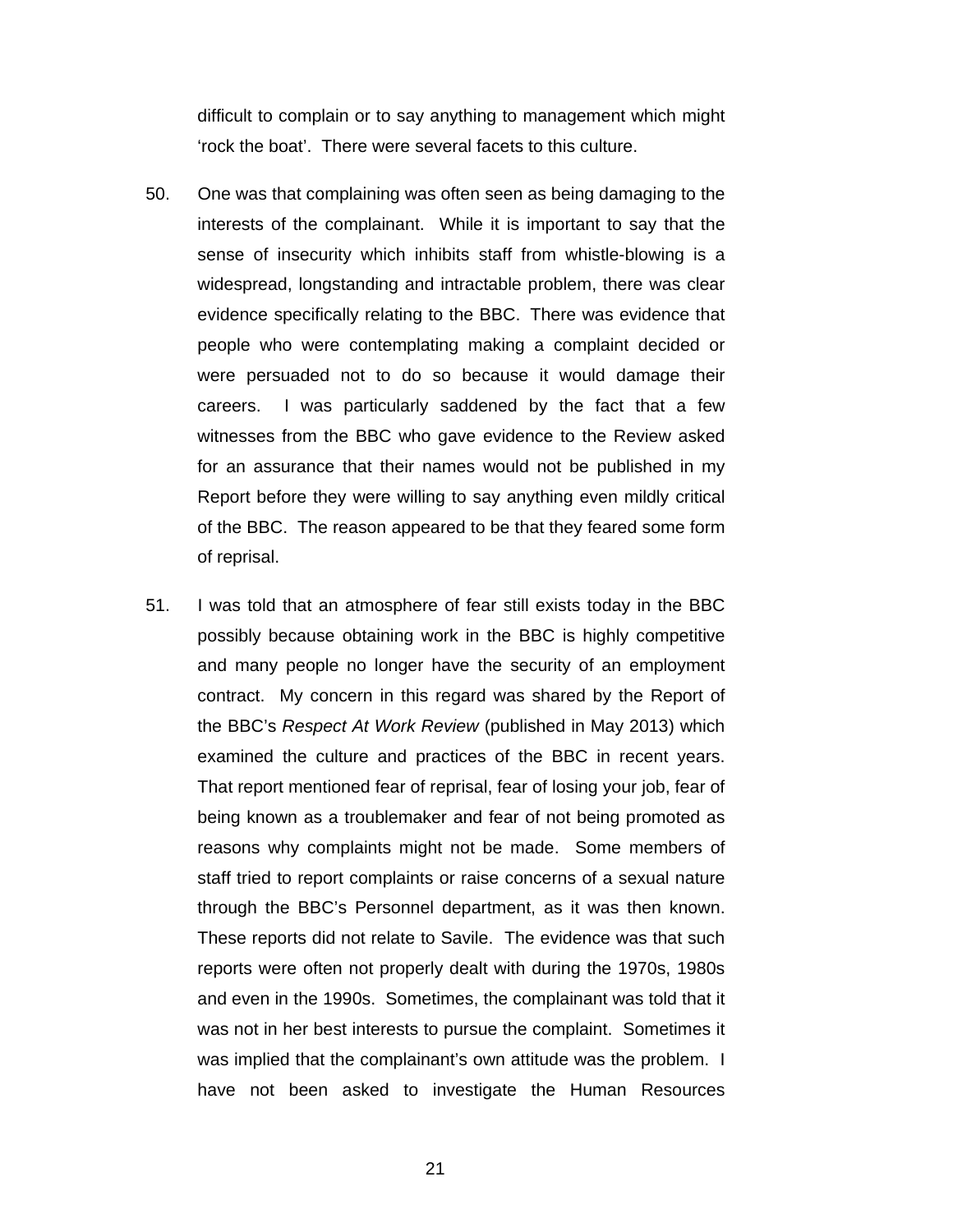Department since the Savile years, but I do note that the BBC's *Respect at Work Review* stated that there was a common perception that the Human Resources department *"worked for management"* and did not provide support for employees who wanted to make a complaint or raise a concern. Unfortunately, that finding resonates with my findings in relation to the Savile period.

- 52. A further aspect to the culture of not complaining was the strong sense of loyalty that BBC staff felt towards the programme on which they were working. There was a sense of pride in the programme, a strong desire that it should succeed, a strong sense of competitiveness with other programmes and a strong disincentive to do anything which might compromise that success.
- 53. The strong sense of loyalty to a programme could hinder the sharing of information or concerns. For example, as I explain at paragraph 10.98 of my Report, in the 1980s, there grew up in the production team on *Jim'll Fix It* a general sense of unease about Savile in relation to sexual matters. It is not clear if that was raised even with the show's producer, let alone with anyone more senior.

#### *The Culture of Not Complaining about the Talent*

54. As I have said, there was a culture of not complaining about anything. The culture of not complaining about a member of the Talent was even stronger. Members of the Talent, such as Savile, were to a real degree, protected from complaint. The first reason for this is because of a deference or even adulation which was, and still can be, accorded to celebrity in our society. The second reason was because of the attitude within the BBC towards the Talent. The evidence I heard suggested that the Talent was treated with kid gloves and rarely challenged. An example of this is the attitude of C51's supervisor when he was told that Savile had sexually assaulted C51 (see paragraphs 5.254-5.255 of my Report). His immediate reply was *"Keep your mouth shut, he is a VIP"*.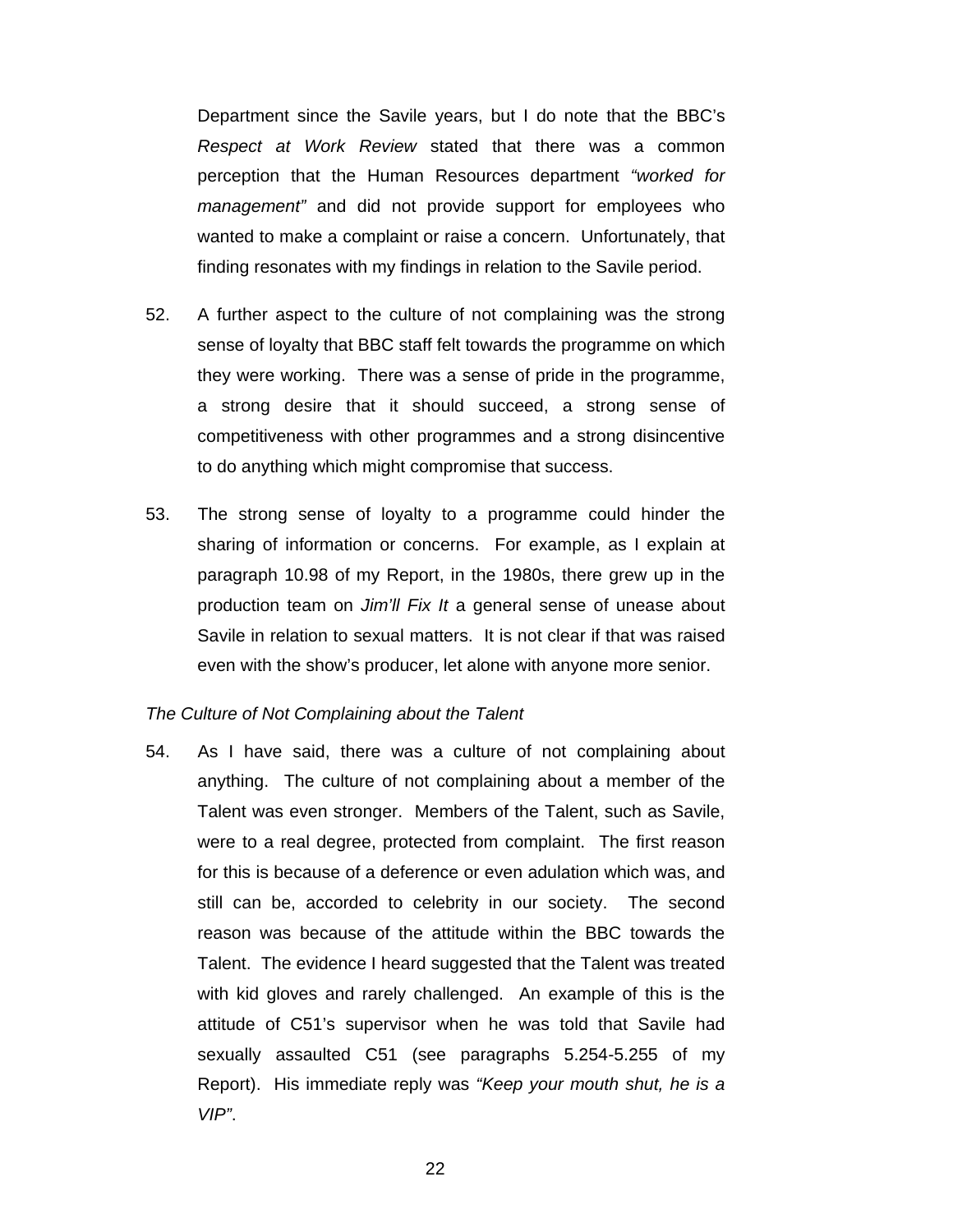55. Peter Scott-Morgan (who undertook consultancy work for the BBC in 2003, some years after Savile had stopped working regularly for the BBC) used an expression which I think encapsulated the general attitude towards the Talent. He said that they were *"more valuable than the values"*. By this he meant that a member of the Talent could be so influential at the BBC or so important to the success of a programme that he or she could get away with conduct which flew in the face of the values of the BBC. Managers would not challenge members of the Talent. There was a feeling of reverence for them and a fear that, if a star were crossed, he or she might leave the BBC. Alan Hart, who became Controller of BBC One in 1981, said that he was *"quite sure that* [the BBC] *would be prepared to overlook certain things for fear of losing talent"*.

#### *The Lack of Any Suitable Route for the Making of Complaints*

- 56. The management structure of the BBC did not facilitate the making of complaints or the raising of concerns. The BBC was and is hierarchical. Management practice in the BBC entailed an expectation that managers (and others) who needed advice or a decision would refer the issue upwards to their immediate line manager and not by any other route. I do not criticise the BBC for its pyramidal structure, but it appears that many members of staff felt that the hierarchy was over-respectful and inhibited the free exchange of views. This could cause reluctance to take a complaint or concern to the next level in the hierarchy, usually the immediate line manager. This reluctance might arise for several reasons, some of which I have already mentioned.
- 57. Many members of staff felt that complaining or raising any concern through a line manager was not a suitable means of complaining, particularly in relation to sexual harassment. As a result, a number felt that there was *"no clear channel"* for reporting inappropriate behaviour. Also some staff said that they would be reluctant to raise a concern, say for example about a member of the Talent,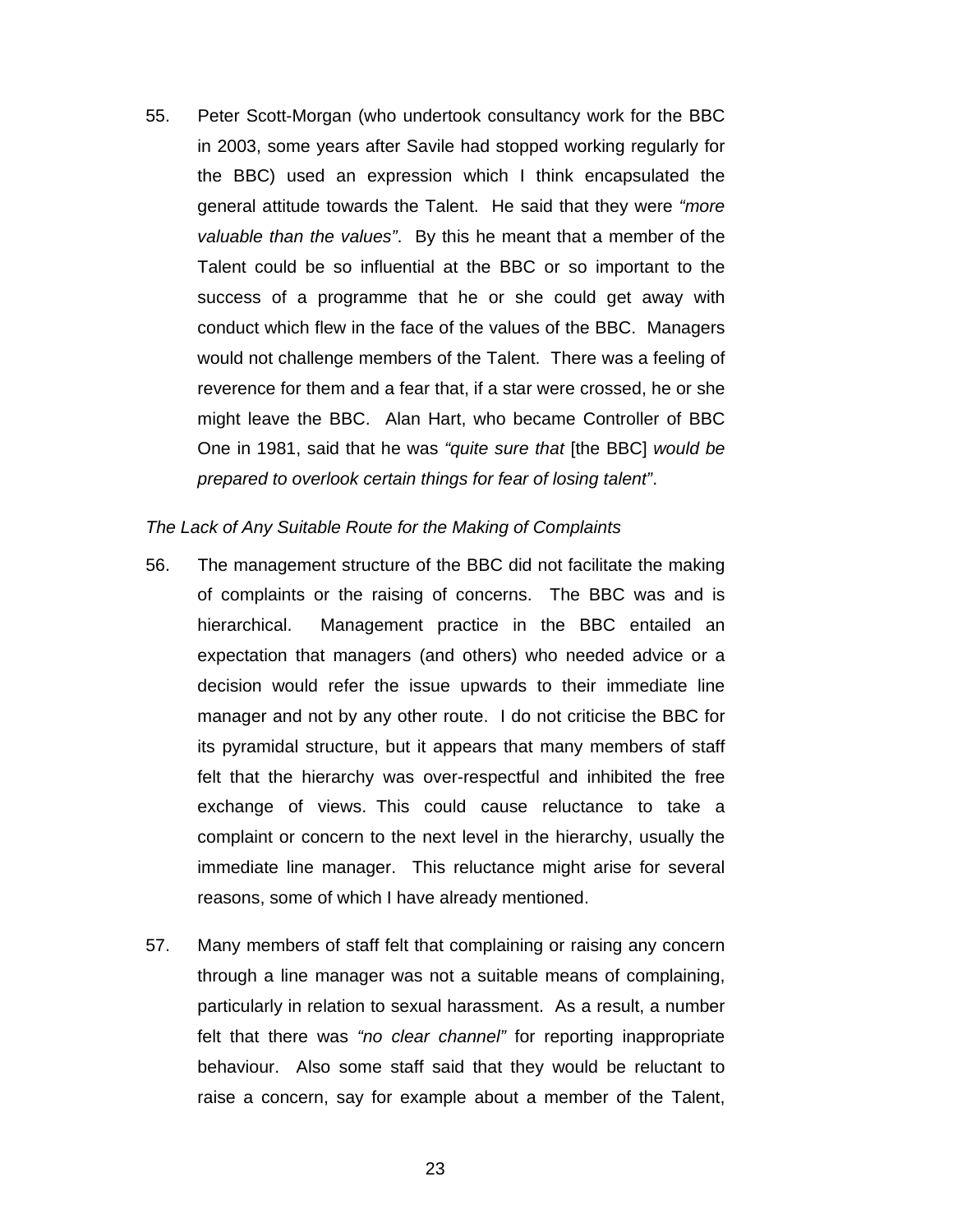with their line manager because they would assume that those more senior to them would know about it and they did not want to be seen to be questioning those above them in the hierarchy.

- 58. From the findings of the *Respect at Work Review,* it seemed that little had changed in the culture of not complaining since the 1970s, 1980s and 1990s. However, the more recent report of GoodCorporation and information which the BBC has recently provided to the Review suggests that changes in this culture are now being made. The GoodCorporation report says that the BBC has put in place a whistleblowing policy that provides a channel for anyone inside the Corporation to raise a serious concern, which ensures that it will be investigated impartially and will be brought to the attention of senior management. According to GoodCorporation, there is now a clear message from senior management encouraging employees to raise their concerns. The large majority of those interviewed had said that they would feel confident to do so.
- 59. GoodCorporation also considered that the complaint investigation process was carried out in a genuinely impartial way and was properly independent of day to day management. The identity of the complainant was properly kept confidential. An audit of individuals who had raised complaints or concerns through the new official whistleblowing channel revealed no cases where the complainant had suffered a detriment. The problem of giving special treatment to the Talent had been recognised and was being addressed. However, the report disclosed that there was quite widespread ignorance among staff about the new arrangements with the result that some concerns were still being raised with line managers. Not all had satisfactory outcomes. In addition, GoodCorporation was not satisfied that the new arrangements had been properly extended to temporary staff and contractors. In short, although, according to GoodCorporation, much progress has

24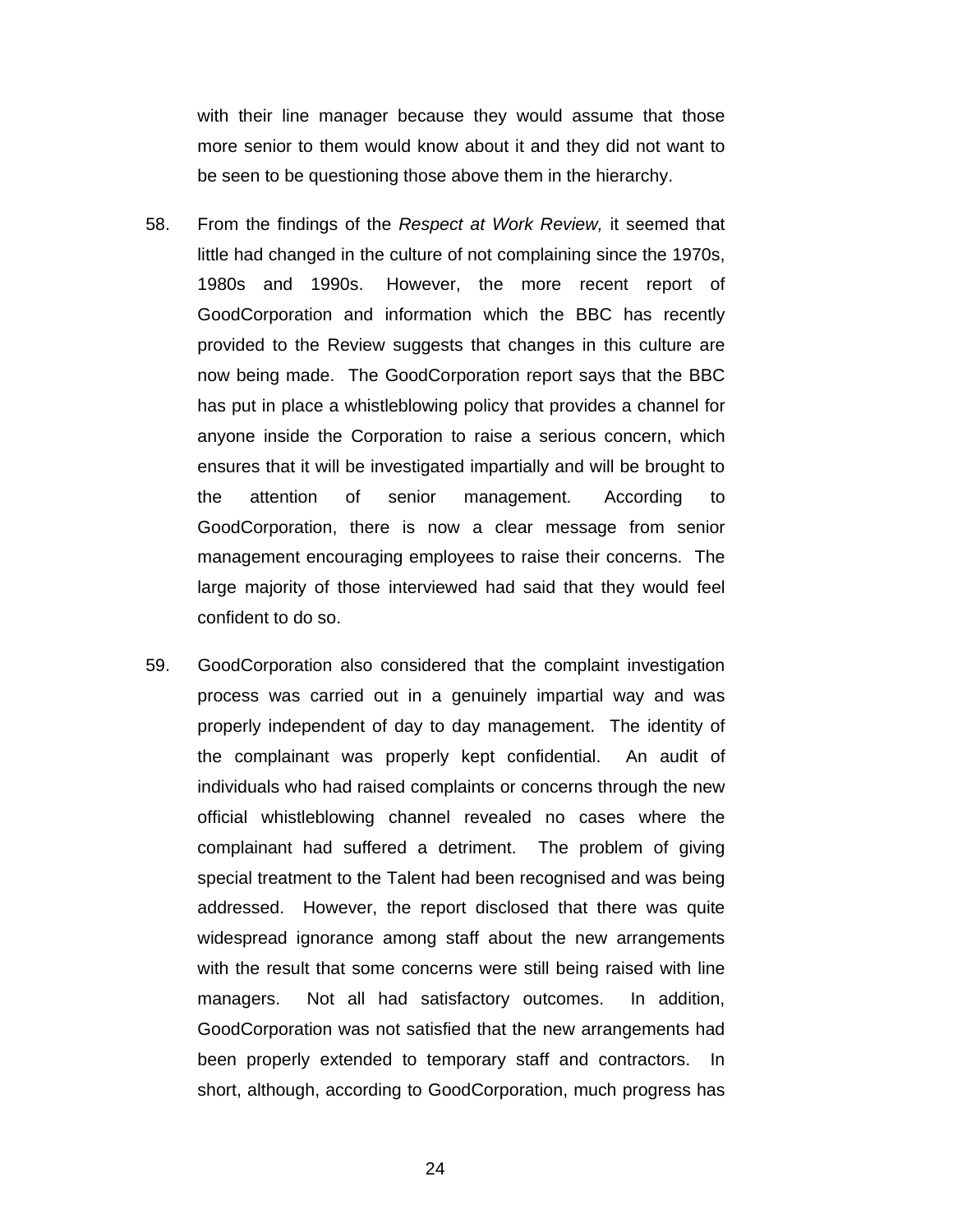been made and there is evidence of genuine commitment by the BBC, there remains work to be done.

### *The Culture of Separation and the Lack of Cross-dissemination about Concerns*

- 60. A further reason why information was not reported upwards as it should have been was that, at the relevant time, there was a clear separation between various parts of the BBC, including between Television and Radio. As one witness told me, BBC Radio and Television had *"two completely separate cultures"* and *"two completely separate groups of people"* and it was a case of *"never the twain shall meet"*. This separation led to what was described as *"the silo mentality"*. When Lord Birt arrived at the BBC in 1987, he found it to be *"highly baronial"* and that some parts of television were *"anarchical"*. Dame Esther Rantzen described the BBC as *"a set of private armies"* and added that *"they don't necessarily like each other."* When Greg Dyke came to the BBC as Director-General in 2000, he put in place an initiative called "One BBC" which was an attempt to make the BBC pull together – and, as he put it to me, *"to stop the people in Newsnight thinking the people in Panorama were the enemy and vice versa"*. A number of witnesses expressed regret that when Mr Dyke left his post in 2004, his attempts to bring about change were truncated.
- 61. This sense of separation could mean that a concern which arose in one part of the BBC would not be transmitted to or discussed with another part. For example, in 1973, Douglas Muggeridge does not appear to have shared his concern about Savile with anyone in Television. I accept that, if an issue was considered by the Board of Management, it would be known of by senior management across the BBC. For example, when concerns arose about possible misconduct at *Top of the Pops*, there was some discussion at a meeting of the Board of Management. Soon afterwards, there was discussion about this kind of issue at the Management Director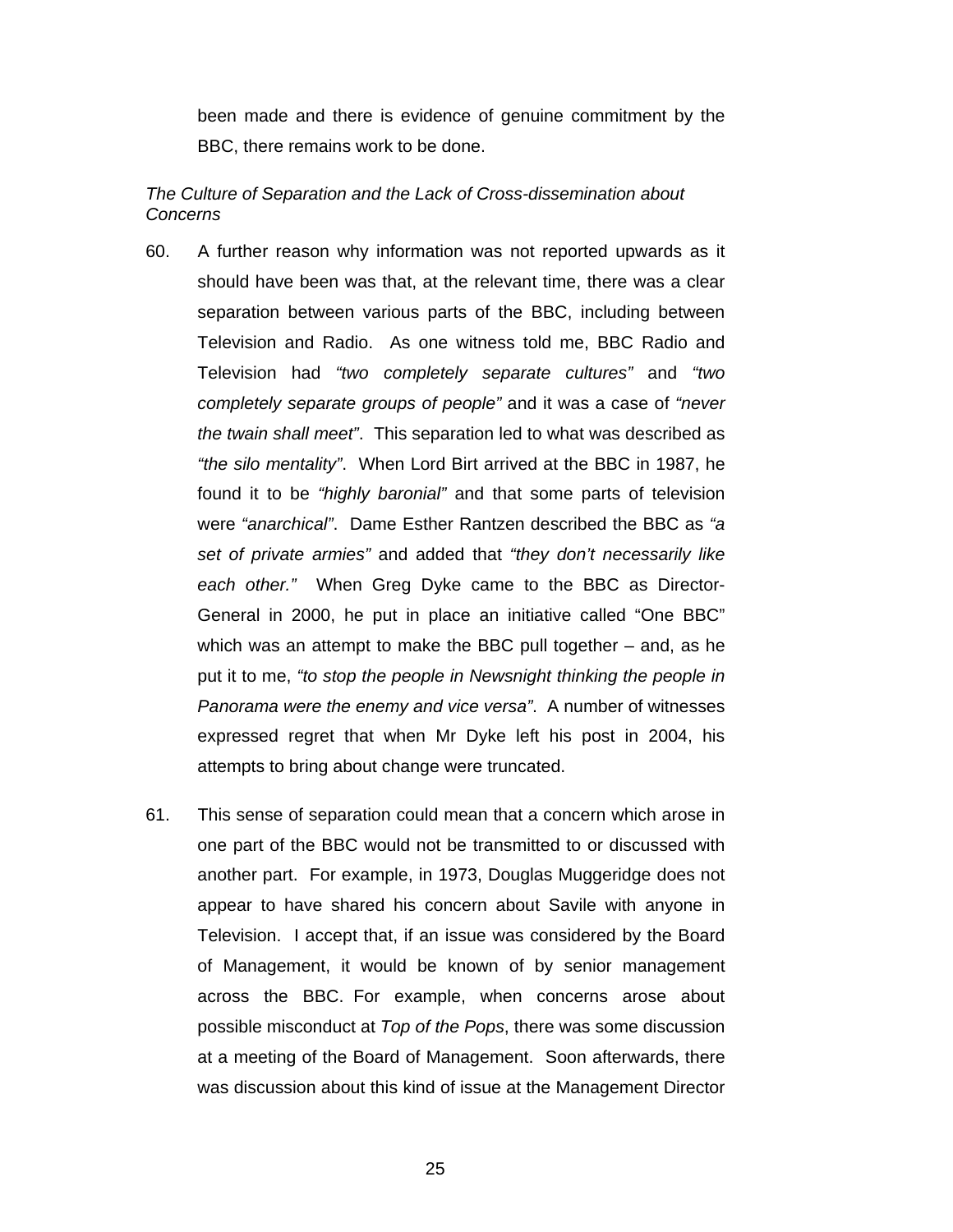Radio's weekly meetings. But if an issue was not raised at such a meeting, its chances of going across the BBC were slight.

- 62. At a lower level, there could be a reluctance to discuss a problem which arose in one department with personnel in another. This seems to have been attributable to the sense of competitiveness which prevailed between programme making departments.
- 63. Even within the same programme, there could be difficulties of communication in relation to complaints. Staff working on a programme would not necessarily have the same line manager. Staff working on the production team would be part of a line of management which ran through the producer, maybe to an executive producer and from there to the head of department. Other staff would have a different management line – for example, the floor manager would not report to the programme producer but to his or her own line manager in the Studio Management Department. That was because the provision of floor management was a central service provided to a programme. Cameramen, sound engineers and audience supervisors had similar separate management structures. This separation seems to me to have the potential for preventing anyone in management from seeing the bigger picture.

#### *The Macho Culture*

64. Another reason why complaints or concerns of a sexual nature might not have been passed up the BBC as they should have been related to the 'macho culture' which some witnesses said was present in some (but not all) departments of the BBC. Particular complaint was made about the behaviour and attitudes of technical staff (who were almost entirely male) and of management in Radio 1 and Television's Light Entertainment Department, where there very few women in senior positions. I have the impression that sexual harassment was more common in the Light Entertainment Department and BBC Radio 1 (the areas where Savile worked)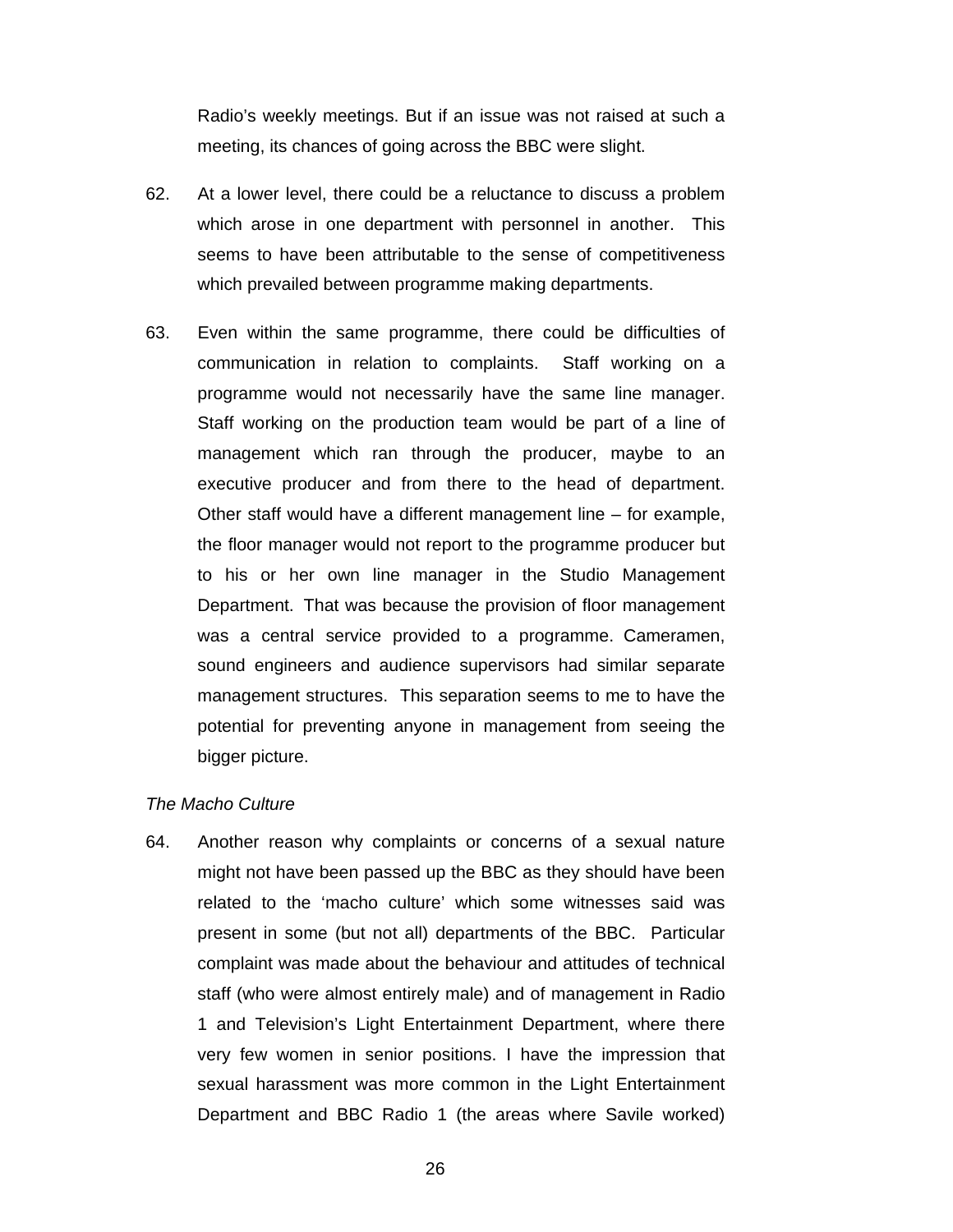than in many other parts of the BBC. Women found it difficult to report sexual harassment. Generally, the attitude of the male managers was thought to be unsympathetic and, of course, there were very few female managers. I was told that management in the programme-making departments usually had a technical background. No doubt that background had its advantages when it came to understanding the business of making programmes. I doubt, however, that such a pool necessarily provided the best management material. It does not appear that there was any management training in respect of such matters as diversity, dealing with complaints or in respect of sexual harassment generally. I accept that it was not common in industry generally for management training to be offered on such topics until the 1990s.

### *Lack of a Coordinated Approach to the Investigation of Complaints or Concerns*

65. One of the cultural or practical weaknesses which may well have contributed to a failure to check Savile's sexual misconduct was the BBC's method of investigation. Although the BBC had an Investigations Department, which may have been capable of conducting a thorough investigation, not all investigations were referred to that department. Indeed, I heard of several which were dealt with within the department in which they arose. Where the concern was of a sexual nature, the practice appears to have been merely to ask the person accused whether the allegation was true and, if it was denied, to accept the denial and say that nothing more could be done. There was no attempt to collect evidence which might support the complaint or even to provide general background to it. I cite as examples of this, the way in which the Light Entertainment Department investigated a sexual misconduct allegation against a celebrity in 1971 (see paragraph 9.50 onwards) and the way in which Derek Chinnery investigated rumours about Savile which concerned Mr Muggeridge in 1973 (from paragraph 11.14 of my Report). A further example may be found in the way in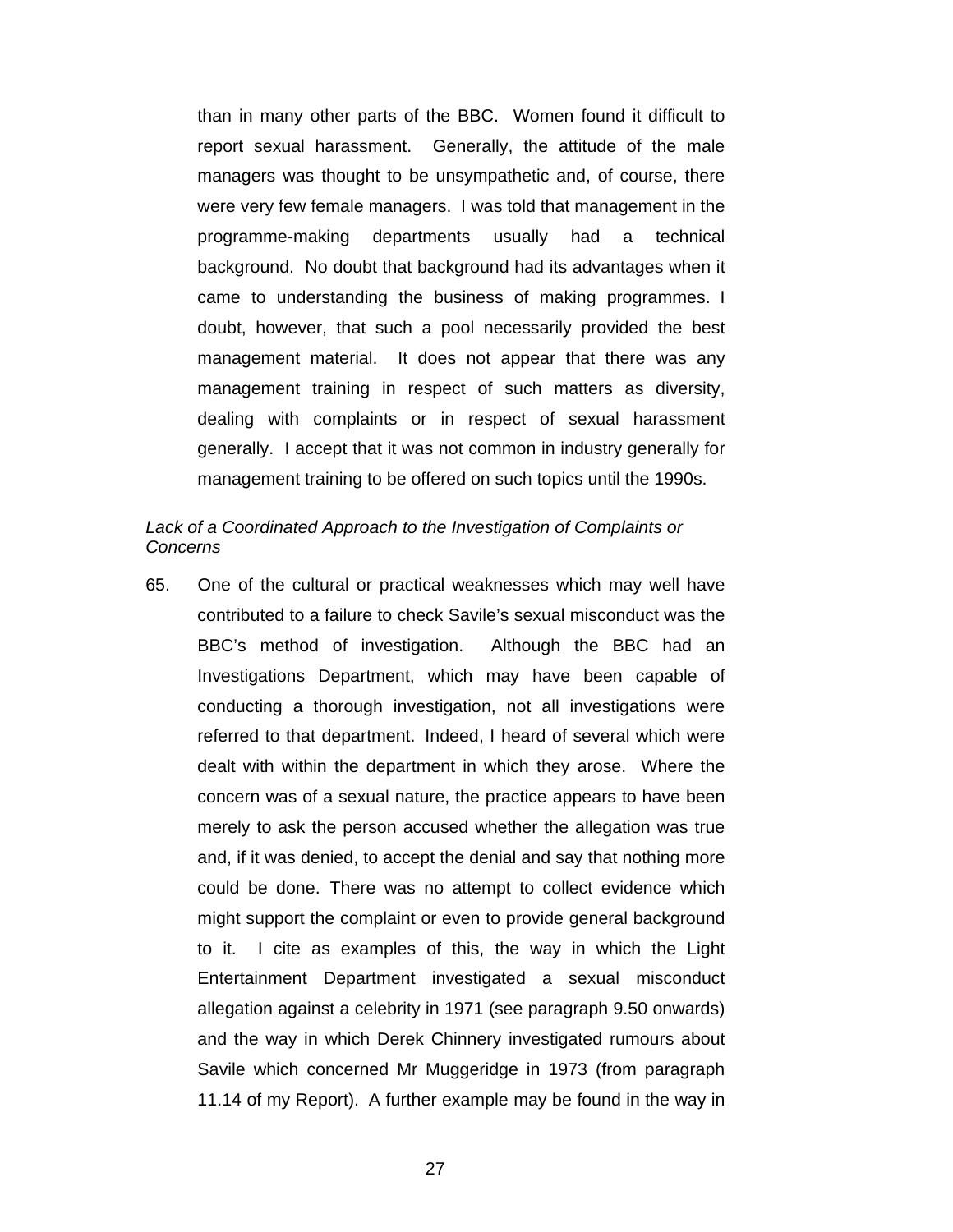which the BBC investigated allegations against Harry Goodwin, the stills photographer on *Top of the Pops* (from paragraph 9.45 of my Report).

#### *Cultural Factors Relating to Underage Victims*

- 66. Before considering cultural and practical issues within the BBC of specific relevance to the abuse of those under the age of consent, I should make it clear that I do not criticise the BBC for the fact that, during the period between the 1960s and the 1990s, child protection was very low on its radar, no clear policies or procedures existed and such matters were generally not discussed. The position in the BBC simply reflected the situation in many if not most organisations at that time. I accept that there is evidence that the BBC of today takes child protection very seriously. The report of GoodCorporation shows how much has changed, although some work remains to be done.
- 67. In one respect, the BBC of the 1980s was ahead of the times. It played an important role in the development of the public awareness of child abuse in the mid-1980s through the programme *Childwatch* which was devised and presented by Dame Esther Rantzen. At the time, the initial focus was on the recognition of abuse in the home and it was not until later that consideration was given to the possibility that there could be child abuse risks even within the BBC itself. Save for one exceptional factor which I address below, it is not surprising that senior managers in the BBC during the relevant period never applied their minds to the possibility that a disc jockey presenter might use his celebrity and position at the BBC to attract and groom those under the age of consent for sex. To modern ears, this might sound uncaring, but I do not think that it is surprising.
- 68. The exceptional factor relates to the events of 1969 and 1971 when the BBC received a number of wake-up calls about the risks to which teenage girls were exposed when attending *Top of the Pops*.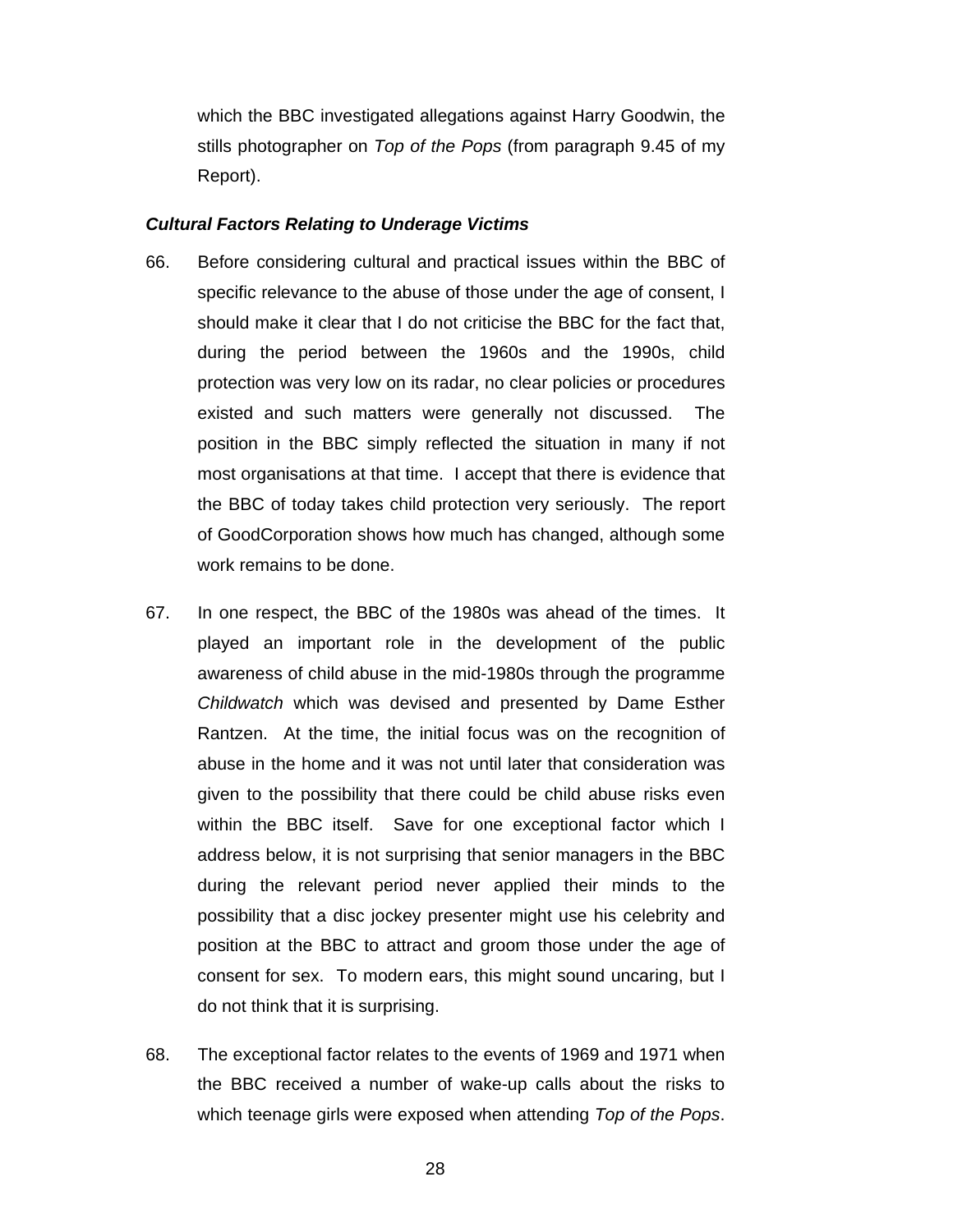In Chapter 9 I have described the circumstances which provided these wake-up calls. For example, the *News of the World* made allegations about the taking of pornographic pictures of young girls and the picking-up of girls under 16 by male members of staff on the programme. At the same time, the BBC was facing separate allegations that various BBC producers and other staff had received money, gifts and services (including sexual services) in return for playing particular records, thereby assisting their entry into and ascent up the charts.

- 69. The BBC's investigations into these different allegations showed, in my view, where its real concern lay; it lay with the allegations of corruption. The BBC's investigations into the possibility that young girls attending *Top of the Pops* were at risk of moral danger did not evince any real concern for the welfare of the young audience. The impression I have is that the BBC regarded these girls as something of a nuisance. Board of Management minutes for the relevant time reveal a limited focus on these issues. It appears that the BBC was content with the decision to raise the admission age from 15 to 16. That measure did little if anything to tackle the gravamen of the concerns raised, particularly as the BBC well knew that it was virtually impossible to police the age limit. In any event, even if the audience was over 16, it does not seem to me to be satisfactory for the BBC to permit unsupervised contact between teenagers and older men in the testosterone laden atmosphere that prevailed in the *Top of the Pops* studio.
- 70. By comparison, the BBC prompted a much more in-depth investigation into corruption allegations than into the allegations relating to *Top of the Pops*. I think that, for the BBC, allegations of bribery, corruption and rigging of popular music were much more serious than allegations that they were failing in their duties of child protection.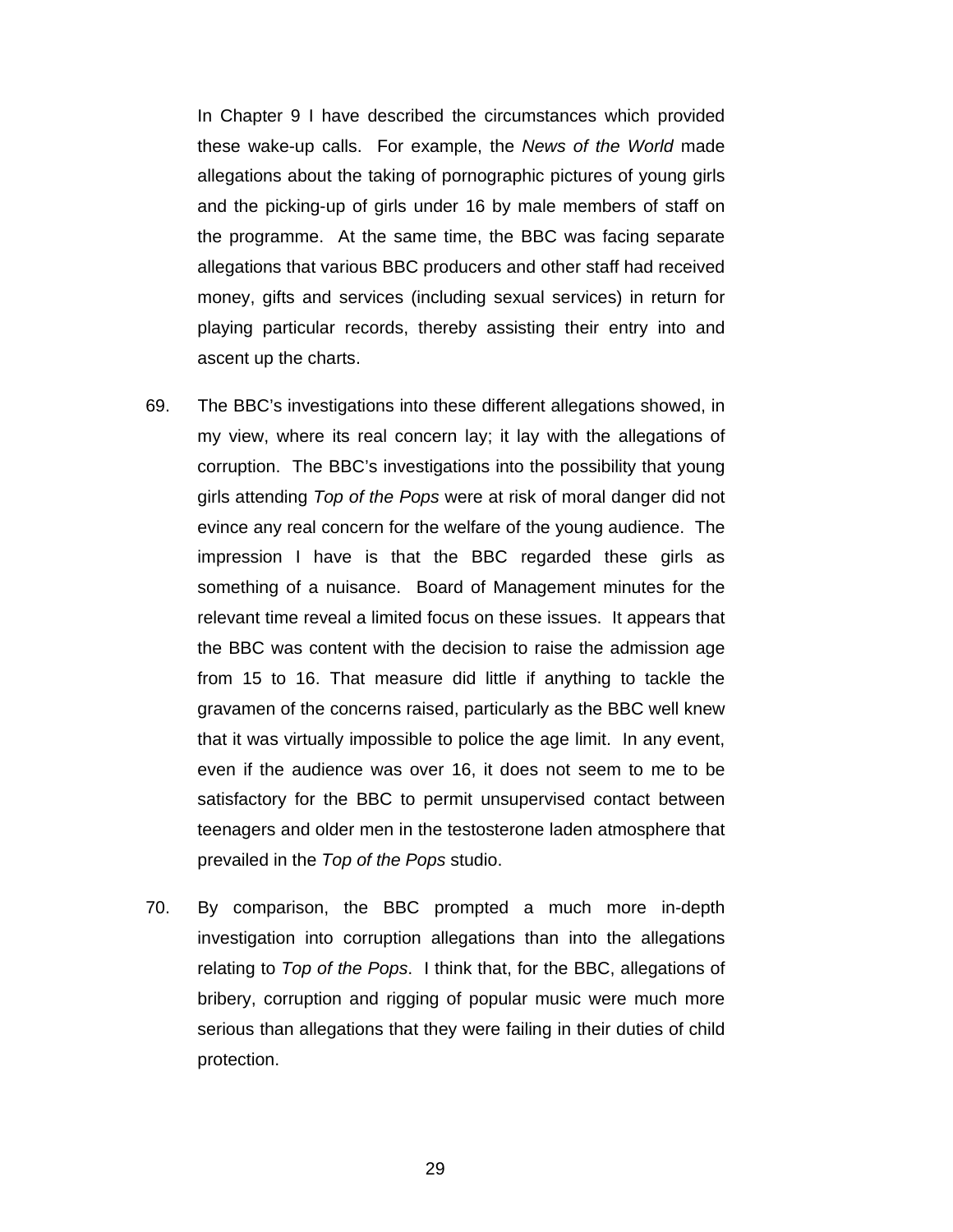- 71. A similar attitude existed in Radio 1. As I explain from paragraph 11.2 onwards of my Report, the issues raised on *Top of the Pops* were also considered within Radio 1 and it is clear, in particular from the minutes of a meeting held in 1971 and chaired by the Managing Director (Radio), that the management of Radio 1 was aware of the dangers of bringing together disc jockeys and young girls in circumstances in which assignations of a sexual nature might be made. Although the possibility that disc jockeys might abuse their position is recognised, the minutes I have seen demonstrate what, to my mind, is a most unfortunate attitude towards the young girls: they are regarded as "unbalanced" and not as merely young and in need of protection.
- 72. In summary, while I do not criticise the BBC for a lack of general focus in the organisation on the well-being and protection of children at the relevant time, I do criticise its response and attitude to such issues when they arose. The BBC appears to have been much more concerned about its reputation and the possibility of adverse comment in the media than in actually focussing on the need to protect vulnerable young audiences.

#### *My Recommendations*

73. It is clear from the Reports of the Savile and Hall investigations that, over a long period of time, both men engaged in inappropriate sexual conduct in connection with their work for the BBC and took advantage of their association with the BBC to further their contacts with young people for sexual purposes. Much has been written publicly about the BBC and its awareness of what Savile and Hall were doing. Some of what has been written has been ill-informed and wrong; some of it has been accurate. I hope that my Report and Dame Linda Dobbs's Report will be accepted as authoritative accounts of the activities of both men in connection with their work for the BBC. The delivery of these Reports presents an opportunity for the BBC to take steps to ensure that history cannot repeat itself.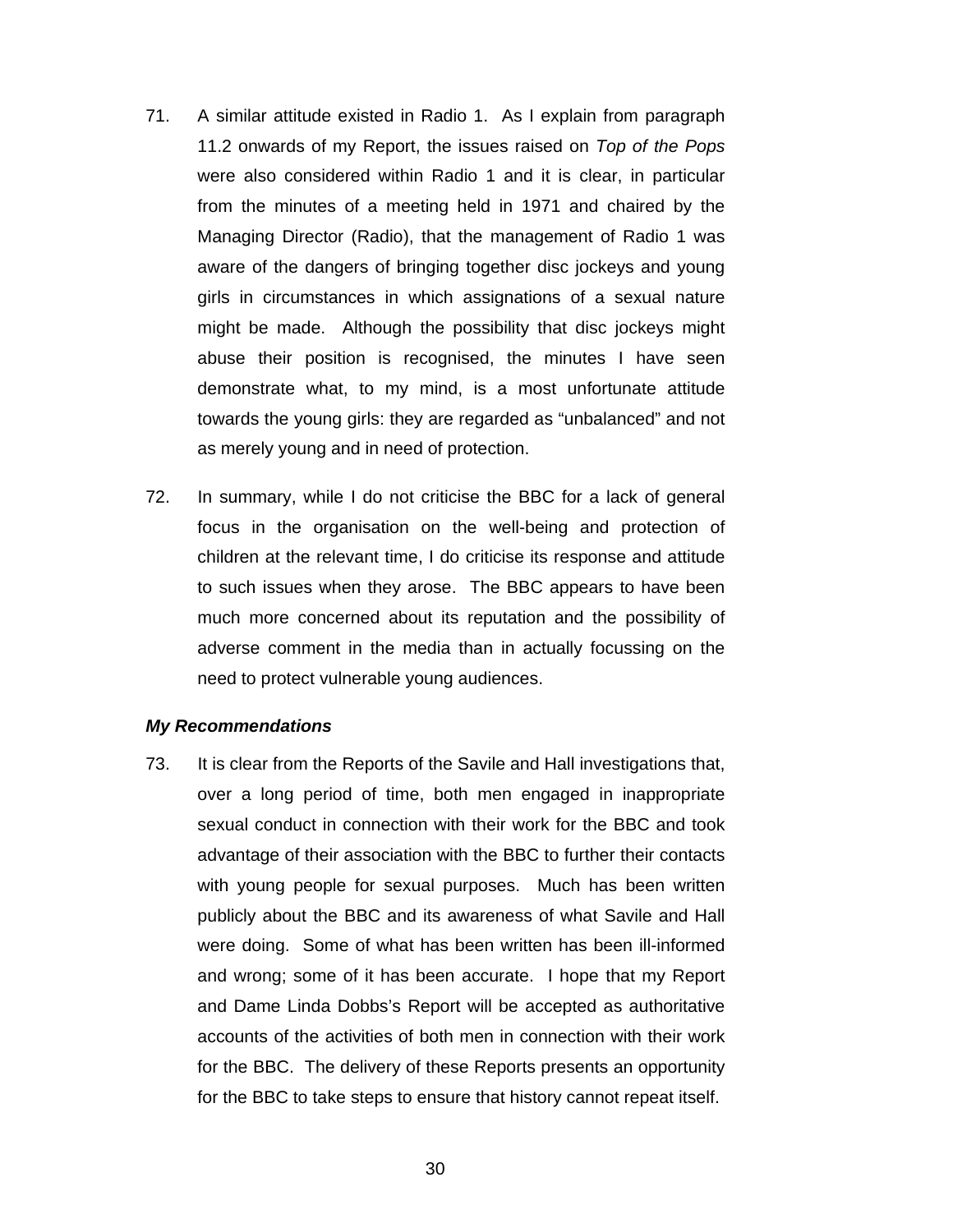- 74. The events which Dame Linda and I have described took place many years ago. However, the BBC must resist the temptation to treat what happened then as being of limited relevance to today. It clearly is not and I shall seek to explain the ways in which our findings are important to today's BBC.
- 75. Primary responsibility for the commission of acts of inappropriate sexual conduct in connection with their work for the BBC lies with Savile and Hall. However, as Dame Linda and I have explained, there are a number of cultural factors and systems failures which were the responsibility of the BBC and which, in our view, contributed to the failure to detect this misconduct and consequently contributed to its continuance. Had those factors and failures not existed or had they been addressed and resolved, it is possible (but not certain) that the misconduct of either or both men would not have happened or would have been curtailed. In considering the lessons to be learned by the BBC from Savile and Hall, I therefore focus on those factors and failures which, if addressed, might have prevented or curtailed their activities.
- 76. Before I consider specific points, I wish to make some general observations. Savile and Hall make very sorry reading for the BBC. Although the situation relating to Hall in Manchester is in some important respects different from the situation affecting Savile in London, there are some common factors. The main difference between Dame Linda's and my conclusions is that Dame Linda has made specific findings that members of management in Manchester were aware of Hall's activities whereas I have found no evidence that senior individuals in London were aware of Savile's.
- 77. Dame Linda found that Mr Colley (Regional Television Manager, North West) was aware (without direct personal knowledge) of Hall's past inappropriate sexual conduct on BBC premises and, indeed, that he expressly warned Hall against similar conduct in the future. She also found that, because he had a specific reason to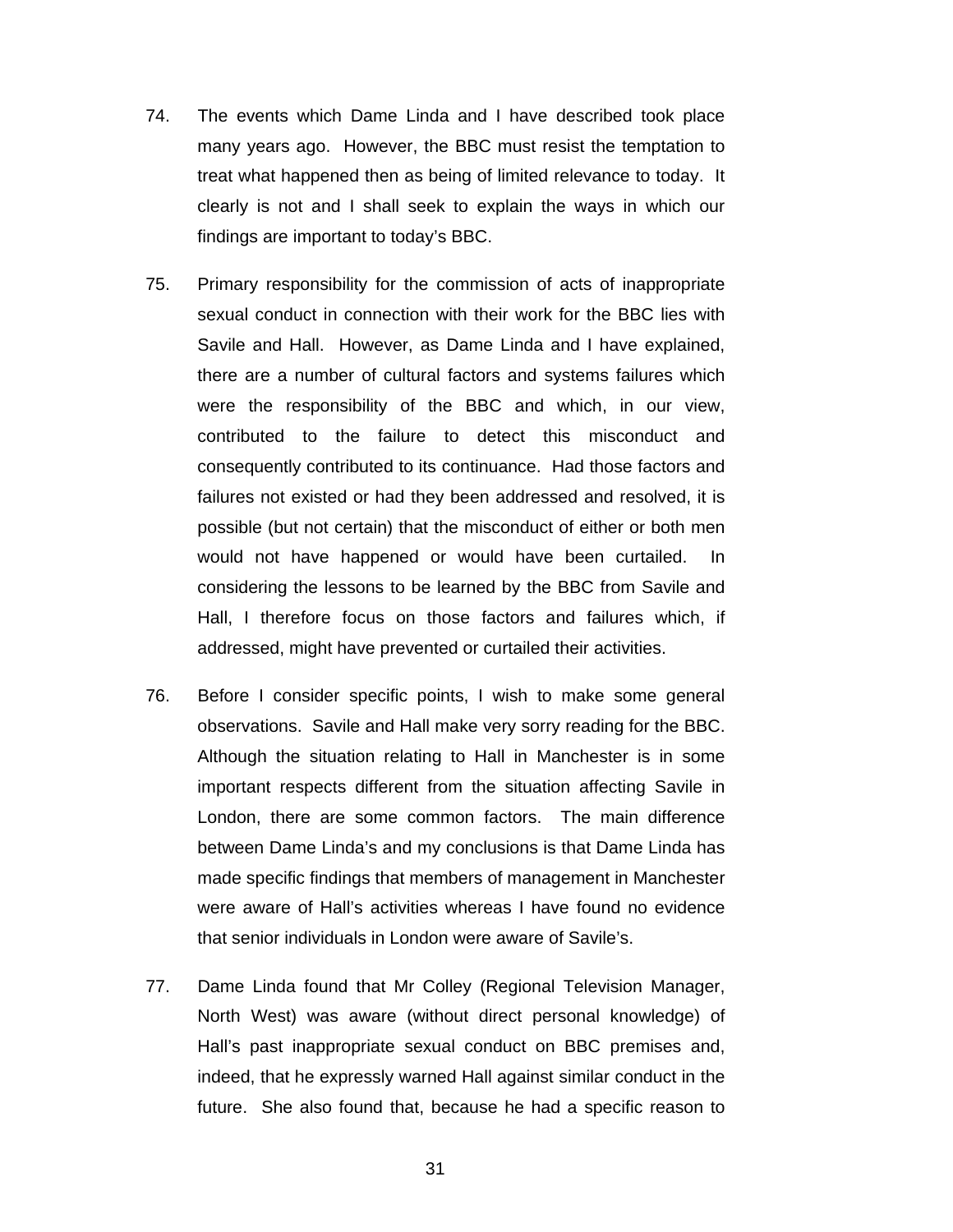ensure that a watch was kept on Hall, Mr Colley ought to have been aware of what Hall later did on BBC premises. Dame Linda also found that Mr German (News Editor, North West) was most probably aware or should have been aware. There was no precise equivalent to Mr Colley or Mr German in London; there were no senior individuals who knew about Savile's interest in sex in the way that Mr Colley and Mr German knew about Hall's. It seems to me that that is probably because there were no senior individuals in London who had day-to-day contact with Savile as Mr Colley and Mr German (who were part of a very much smaller centrally based Manchester management team) did with Hall. My criticisms of senior management in London relate to their failure to be more concerned about Savile's reputation and to have realised that he was not suitable for the work he was doing for the BBC.

- 78. More important for present purposes is that both Dame Linda and I have identified some serious failings in the BBC's culture and its systems of communication, management and investigation. We have also identified a number of cultural factors which militated against the discovery of sexual misconduct or inappropriate sexual conduct which were not specific to the BBC but were general in society.
- 79. I will deal first with the factors which were general in society during the material period. They were, first, a failure to see sexual abuse of the young as a significant major problem. Regrettably, as a society, we are still discovering the extent to which the young can be vulnerable to grooming and sexual exploitation. Consequent upon the failure to understand the extent of the problem of sexual abuse of the young was a common sense of disbelief when such allegations were made. As a result, when complaints were made to persons in authority, too often the complaints were disbelieved, disregarded or covered up. Children were not protected as they should have been.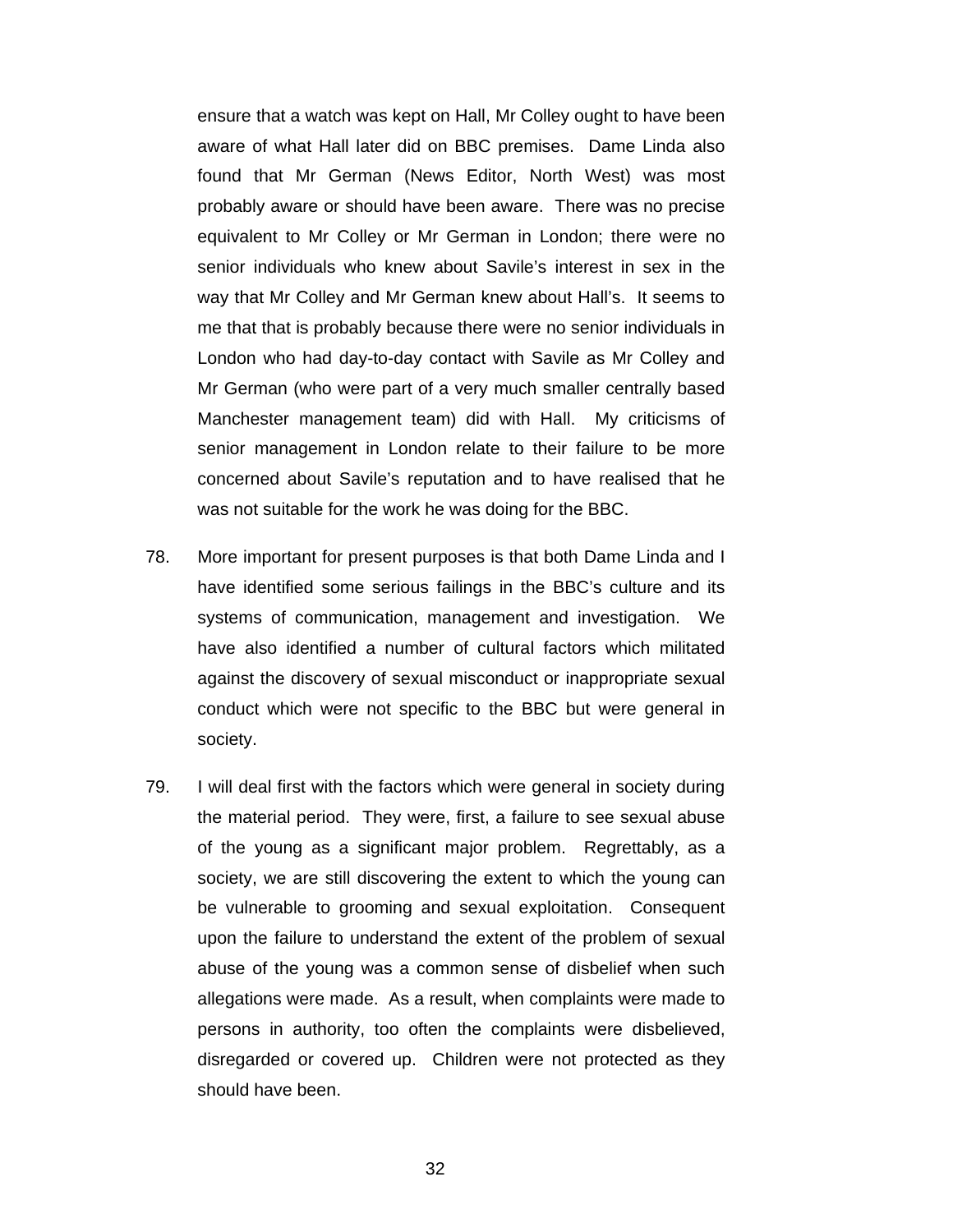- 80. Second, in addition to the failure to recognise the abuse of young children, there was also a failure in society to recognise the need to protect young people around the age of consent from exploitation by older men. Society had had to accept that girls of 15 sometimes would have intercourse and could not effectively be stopped but it seems that, at least in some sectors of society, that was taken to mean that the age of consent was not important; if the girl was willing, the fact that she was under the age at which she could consent was not of great importance. Moreover, there seems to have been a sense that, once a girl had reached the age of 16, anything went. There was a failure to recognise the seriousness of the harm which could be done to young people who might (albeit lawfully and willingly) be drawn into casual sexual contact with older men who were abusing the power given to them by their age or position. These factors, which were general in society, were not the responsibility of the BBC. They are important because they form the background to what happened. The people within the BBC who had responsibility for dealing with concerns about sexual misconduct were living within and must have been affected by those cultural features of our society.
- 81. Further, there were also a number of employment or business practices and internal cultural failings in relation to which I am critical of the BBC. I have to acknowledge the fact that, even in relation to these failings, the point can legitimately be made that they were, at the time, probably common throughout business, industry and the professions. For example, during the relevant years, the BBC was a place of sexual discrimination and sexual harassment and there was a failure on the part of management to take such problems seriously. The BBC was far from the only place where such problems occurred. However, as I say above, these are issues on which I do criticise the BBC. Had these failures been addressed at the time, it is possible that, at best, Savile would not have behaved as he did or, at least, his activities would have been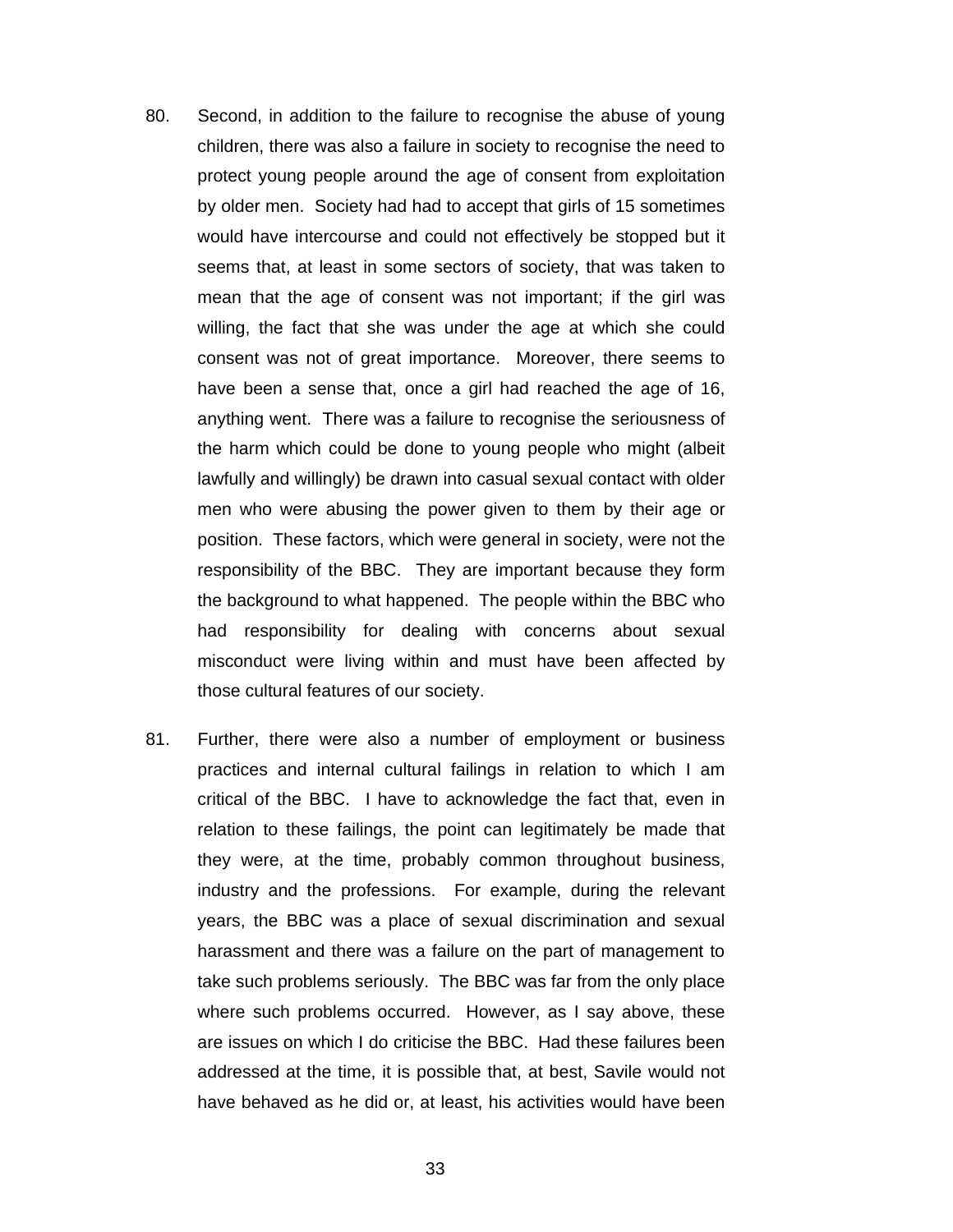curtailed. In this part of my Report, I do not need to do more than to list these factors, although I will, in each case, identify where the issue is dealt with in more detail in my Report. The failings are:-

- The lack of an effective complaints process (paragraphs 2.96 to 2.108 of my Report);
- The need for stronger lateral relationships across the BBC encouraging the sharing of information (paragraphs 2.42 to 2.56 of my Report);
- The lack of an effective investigations process (for example, paragraphs 9.61 to 9.65 and 9.74-9.75 of my Report);
- The need for stronger audience controls and protection (for example, paragraphs 9.12-9.14 and 9.23 (in relation to *Top of the Pops*) and 10.26-10.28 (in relation to *Jim'll Fix It*); and
- The need for an effective human resources department providing proper support to employees as well as the employer (paragraphs 2.99 to 2.108 and 2.126 of my Report).
- 82. In the ordinary course of events, after Dame Linda and I had reached our conclusions about the unlawful and inappropriate conduct which had occurred and about why those things had not been discovered earlier, I would have expected to make detailed recommendations about the steps that needed to be taken to ensure that any repetition could be avoided in future. However, in this case, it does not seem to me to be sensible or practicable to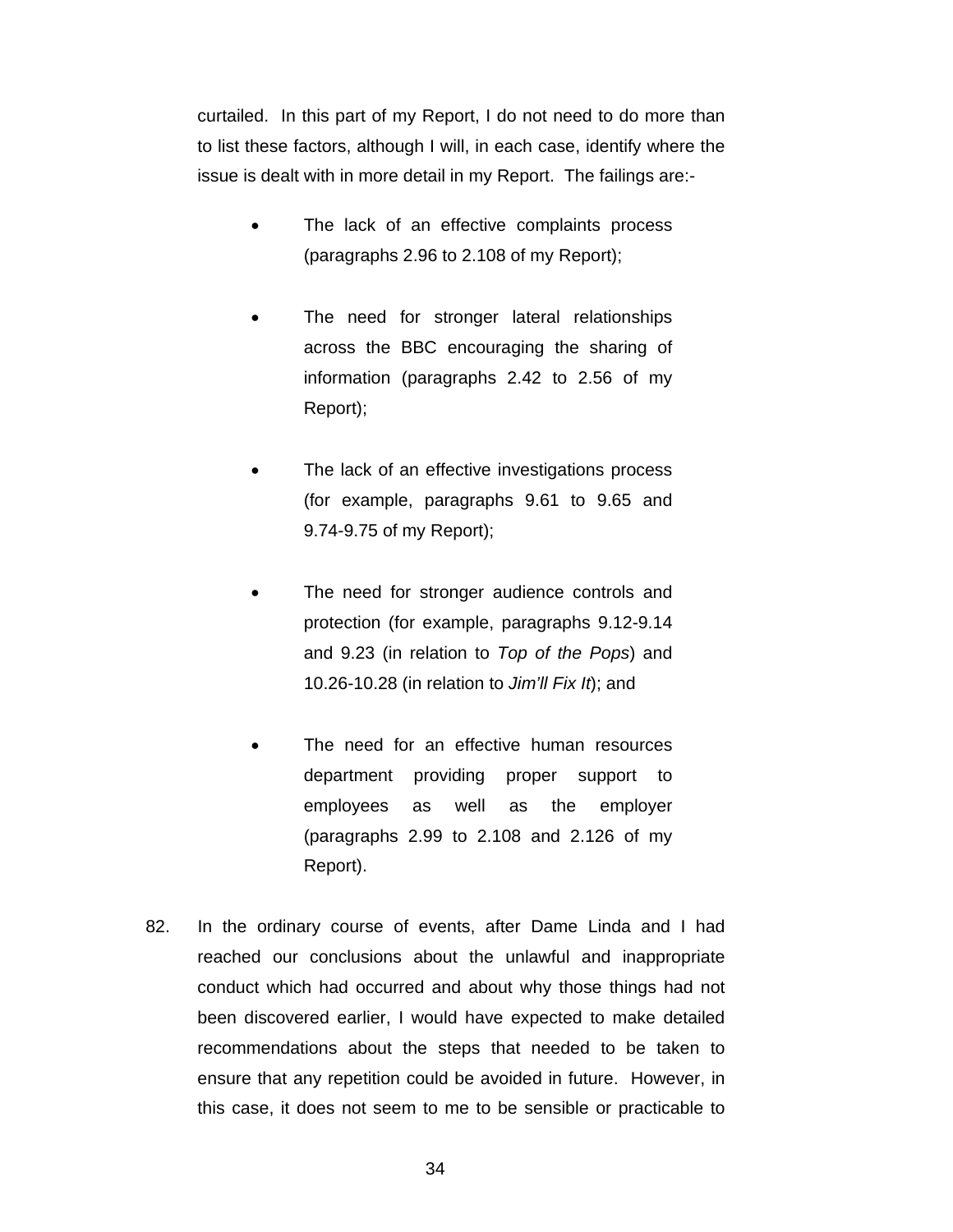attempt to do so. The events and shortcomings I have described occurred many years ago. They occurred against a particular social background. Much has changed since then. First, social attitudes have changed greatly. For example, there is universal awareness of the duty of any organisation involved with young people to protect them from harm. Second, based upon my reading of the report of GoodCorporation and the *Respect at Work Review,*  the BBC has changed and its attitudes have changed. Its procedures have developed. An obvious example of change is that the BBC now has a satisfactory child protection policy. Employment practices have also changed. For example, the BBC, like all large employers, has grievance procedures, whistle-blowing policies and mechanisms by which complaints and concerns can be raised. It seems reasonable for me to assume that many things have changed within the BBC since the period about which I have written.

- 83. As a result, I propose to make one overarching recommendation. It seems to me that the BBC needs to demonstrate to the public that it has taken the current criticisms seriously and has made, or is making, such changes as are necessary and appropriate to ensure that these terrible events cannot occur again. By current criticisms I mean those made in the Savile and Hall Reports and the Report of the *Respect at Work Review.* My recommendation is that within, say six months of this report, the BBC should set out its official response to all the reports and should explain what its current rules, policies and procedures are in respect of each of the areas which have been open to criticism and demonstrate that these apply current best practice.
- 84. Having appropriate policies is only part of the answer. In addition to publishing and explaining its policies, the BBC should, in my view, commission an independent audit of the operation of those rules, policies and procedures. It should set out the timeframe in which

35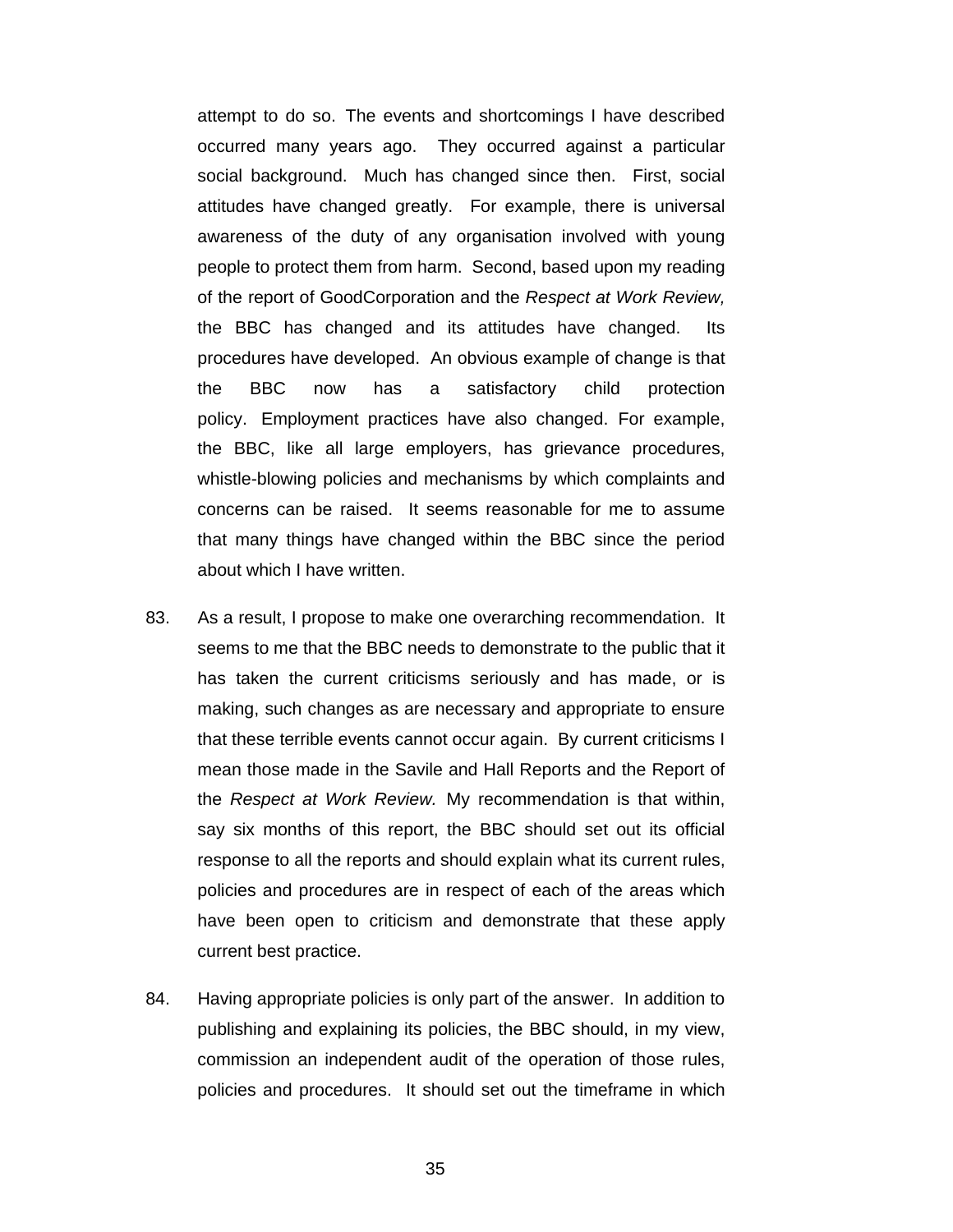each of these areas will be subject to audit, how the audit will be undertaken and should confirm that the results of each audit will be made public. Further, it should undertake now to make any changes to procedures recommended by those audits to ensure that it maintains best practice in these extremely important areas.

- 85. For the avoidance of doubt, the issues which should be dealt with in this way include the protection of children and young people, complaints and whistle-blowing procedures and the procedures for investigating complaints whether internal or external. Examining these issues will also entail close examination of the operation of the Human Resources function. In addition, a commitment from the very top of the organisation to the principles of good practice in all these areas must be demonstrated.
- 86. In addition to undertaking to audit its practices in respect of these specific issues, I consider that the BBC ought to undergo a period of self-examination in respect of a number of other issues. These are matters to which I have drawn attention which I think have contributed to the BBC's failure to detect Savile and Hall but which I cannot say **must** be changed in any particular ways. These matters must be carefully considered at a high level.
- 87. These issues are, first, the lack of cohesion within the BBC. I have described the poor lateral communications between parts of the BBC, the sense of superiority of one part over another and the existence of competing fiefdoms. I acknowledge that competition may stimulate artistic excellence but my impression is that, at the levels I heard of, it is counterproductive. Greg Dyke recognised these problems and tried to tackle them under his "One BBC" project. The evidence I heard was that, after he left in 2004, the project was abandoned. I think that it or something like it should be reconsidered. My own view is that there should be commitment, at the highest level, to the principle that, subject to the needs of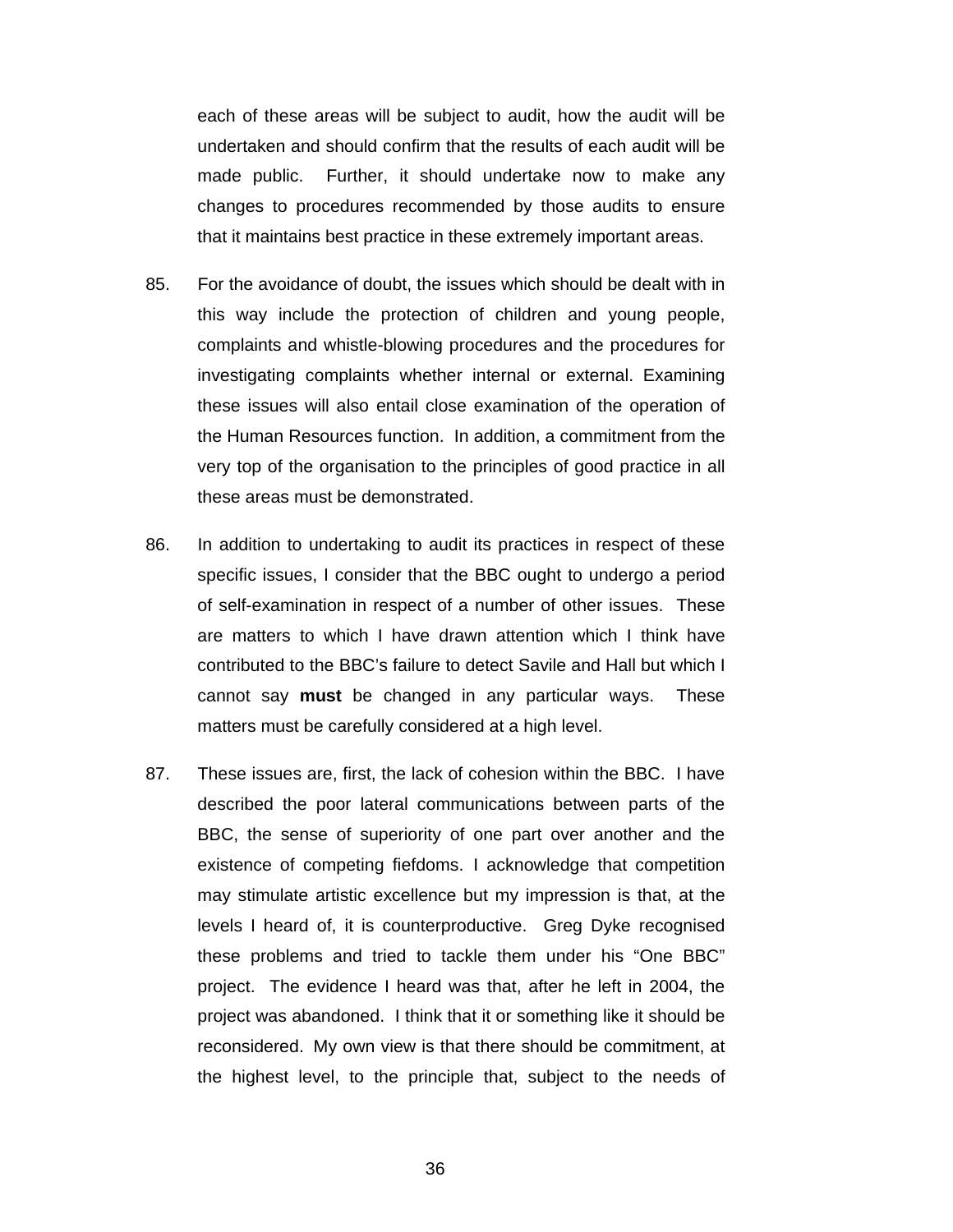journalistic independence, different departments should work together and share information.

- 88. Second, the hierarchical nature of management structure should be re-examined. I think that the aim must be a culture in which management is respected but not feared. I was particularly disturbed by the evidence heard by both the *Respect at Work Review* and me about the extent to which staff were and still are afraid to raise complaints or concerns for fear of losing their jobs or the opportunity for promotion or, for freelancers, the fear of not being used again. The commitment of managers to these principles should be tested through appraisal and feedback processes.
- 89. Third, I think the BBC should examine its attitudes towards 'the Talent'. I have reported that the BBC appeared, at least in the past, to be tolerant of inappropriate conduct by the stars because they were more valuable to the BBC than the BBC's own values. The BBC should leave members of the Talent in no doubt as to the standards of behaviour expected of them. I was also concerned that the attitude of some managers appeared to be that they would turn a blind eye to inappropriate conduct unless there was adverse comment in the press or from the public. I think that the BBC ought always to make its own mind up about what it should do in the light of its own values.

### *A Final Word*

- 90. I wish to conclude with three general remarks. The first relates to the BBC; the other two to our society at large.
- 91. This Report makes sorry reading for the BBC. Both Dame Linda and I have found disturbing things and have not hesitated to expose them. We have also, however, found positive things: the BBC has always been a place of quality and dedication  $-$  a place where people were proud and happy to work and were even prepared to